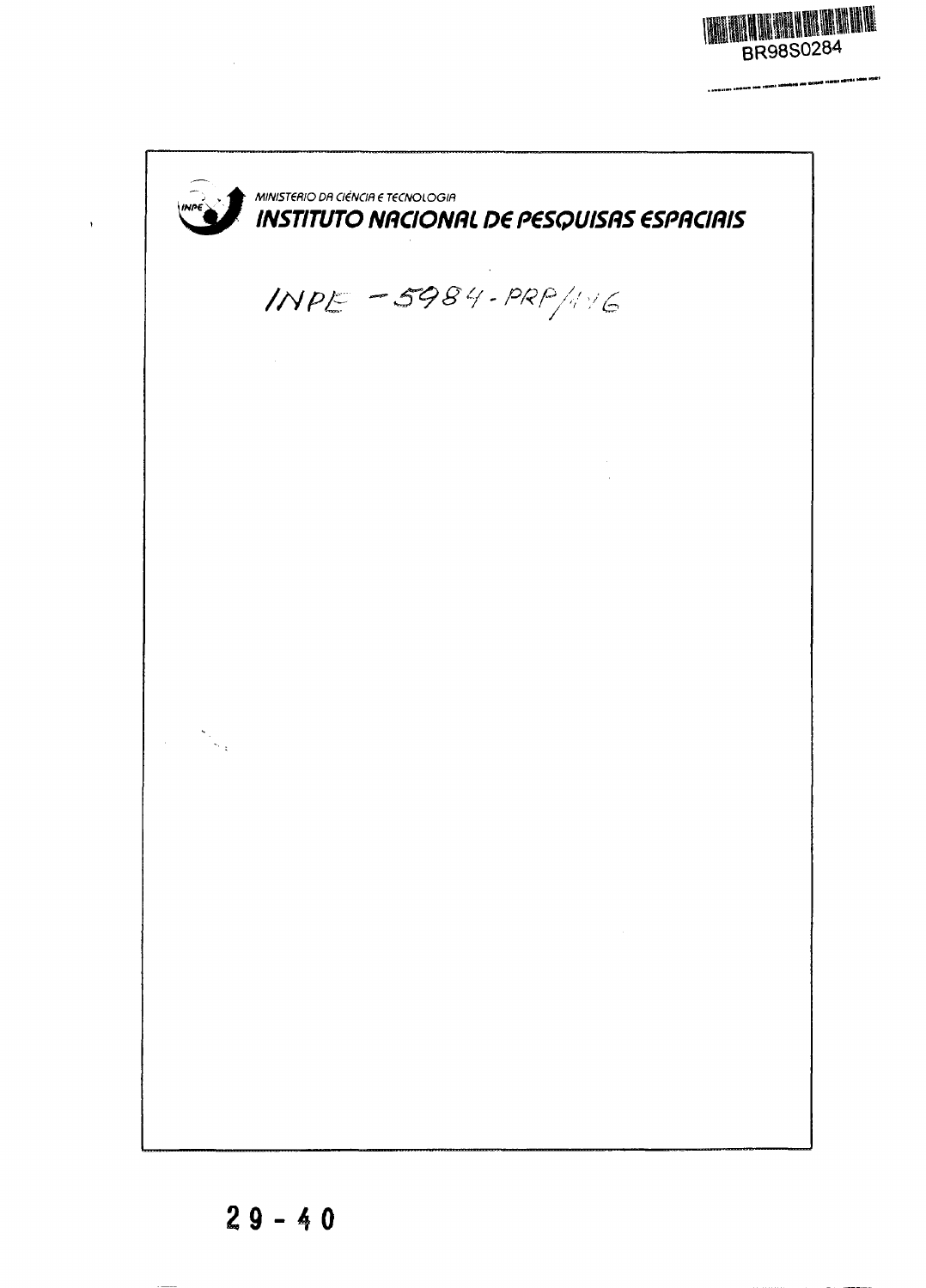MINISTERIO DA CIENCIA E TECNOLOGIA INSTITUTO NACIONAL DE PESQUISAS ESPACIAIS

INPE-5984-PRP/196

# A HIGH-VALTAGE EQUIPMENT (High Voltage Supply, High-Voltage Pulse Generators, Resonant Charging Inductance, Synchro-instruments for Gyrotron Frequency Measurements) FOR PLASMA APPLICATIONS

**Velin Spassov\***

"Professor visitante RHAE/CNPq -University of Sofia, Bulgaria

INPE S3o Jose dos Campos 1966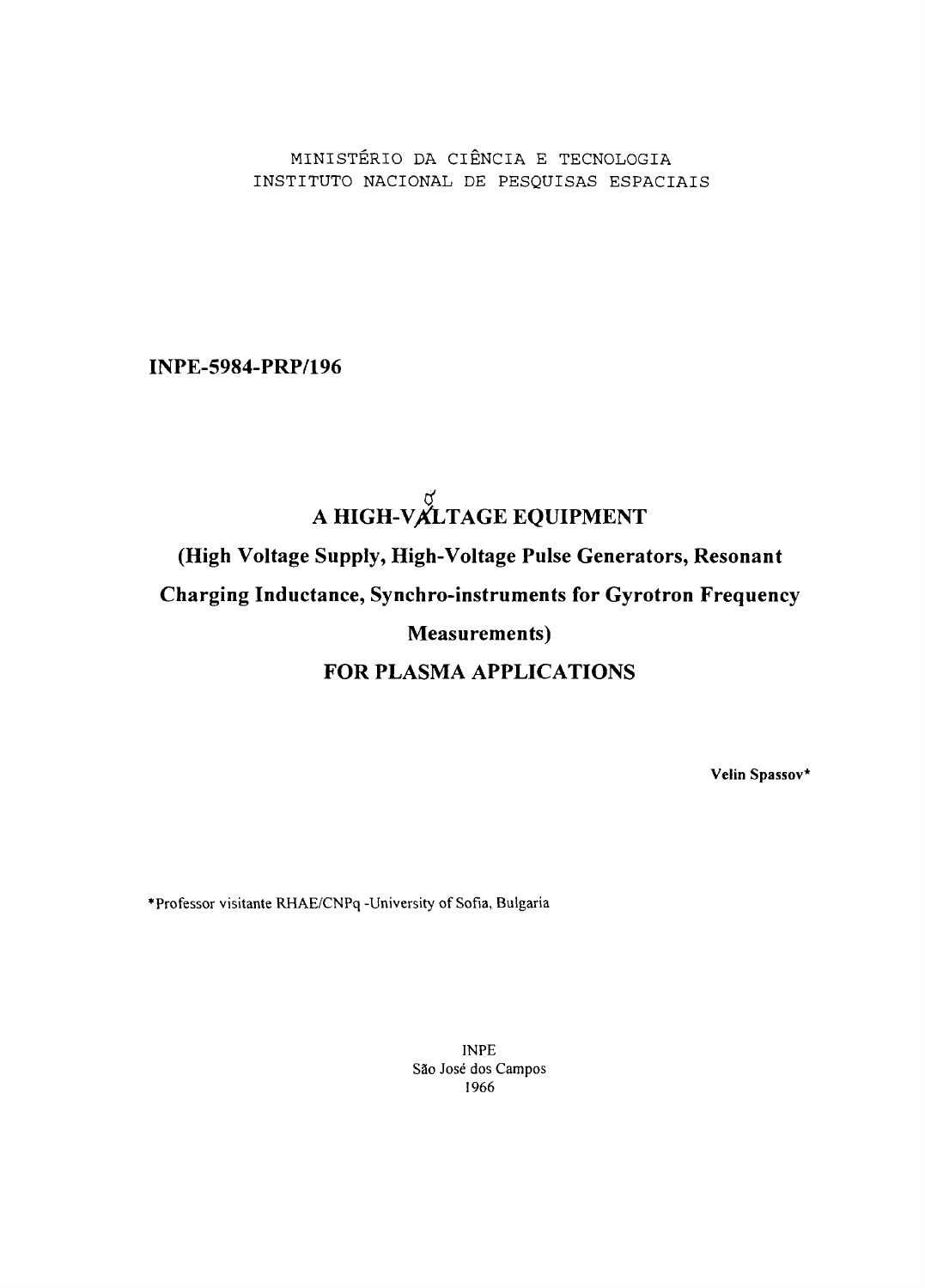# NATIONAL INSTITUTE FOR SPACE RESEARCH (INPE) BRAZIL

## ANNUAL REPORT

of Visiting Scientist

# A HIGH-VOLTAGE EQUIPMENT

 $\ddot{\phantom{1}}$ 

(High Voltage Supply, High-Voltage Pulse Generators, Resonant Charging Inductance, Synchro-instruments for Gyrotron Frequency Measurements)

# FOR PLASMA APPLICATIONS

# Velin Spassov ( University of Sofia,Bulgaria)

## INPE Sao Jose dos Campos.S.P. August, 1996

 $\ddot{\phantom{1}}$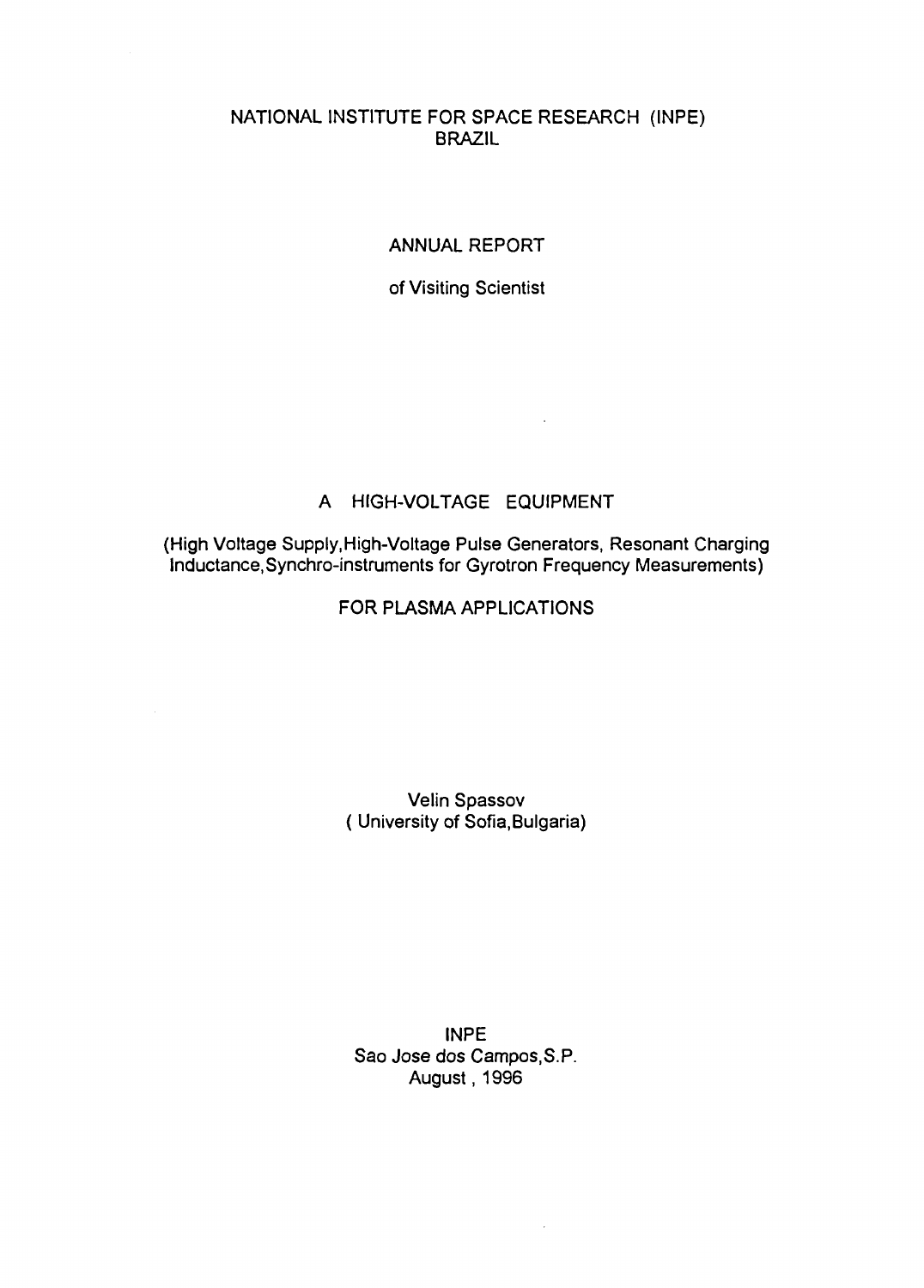#### **1.Introduction**

The Gyrotron Project at INPE Plasma Laboratory (fig.1 ) was devised with the main purpose of designing, constructing and operating a high power microwave radiation source. In order to aim this goal, it was necessary to employ and handle special technologies as, for instance, high-voltage switching and pulsed power techniques. In particular, for the gyrotron experiment a high-voltage pulse modulator was built at INPE in a circuit category known as hard-tube pulser to provide the input electron beam power. In this sistem, a large capacitor bank (2,0 u F.100 kV) discharges through a high -voltage tetrode (TH5188) connected in series with the gyrotron.Although this equipment is still in operation, its circuit complexity has led to great difficulty in maintenance and servicing.To overcome such a drawback, the construction of another kind of modulator,caled line-type pulser, was proposed since the gyrotron is operating at 10 us pulse length. In addition,the cost involved in building a line -type pulser is significantly lower than for a hard-tube one.

The Plasma Immersion Ion Implantation ( PHI) was developed during the late 80's for the surface treatment of nonplanar components in contrast with the traditional method of implantation using ion accelerators.There are two basic limitations of the ion implantation: technique based on accelerators; line-of-sight and high cost of equipment and processing.Pill technique overcomes these limitations by extracting directly the ions of interest from a plasma where the samples to be irradiated are immersed.The application of negative high voltage pulses between the plasma and the sample and the subsequent sheath expansion in the presence of the high voltage allows a three dimensional implantation of the samples.Preliminary result of **INPE Pill** research showed successful N implantation in an Al sample, but indicated the necessarity of better plasma optimisation and confirmed a need of a higher pulse recurrence frequency and negative high voltage pulse generator (fig. 2).

Both needs of high voltage pulse generator (tuneable voltage from 0 to 50 kV,pulse duration several microseconds ),a higher repetition frequency were the motivation of the design and its constructioniThe main goal of my work at **INPE** Plasma Laboratory was to design, construct and test a suitable high-voltage pulse generator for Plasma Applications and my efforts were concentrated on several important objectives:

Design of high-voltage resonant power supply with tunable output ( 0 - 50 kV ) for line-type high -voltage pulse generator.

Design of line-type pulse generator (pulse duration 4 microseconds, tunable voltage 0 - 25 kV) for nonlinear loads such as a gyrotron and Pill reactor.

Design of resonant charging inductance for resonant line-type pulse generator. Design of high resolution synchro instrument for gyrotron frequency measurement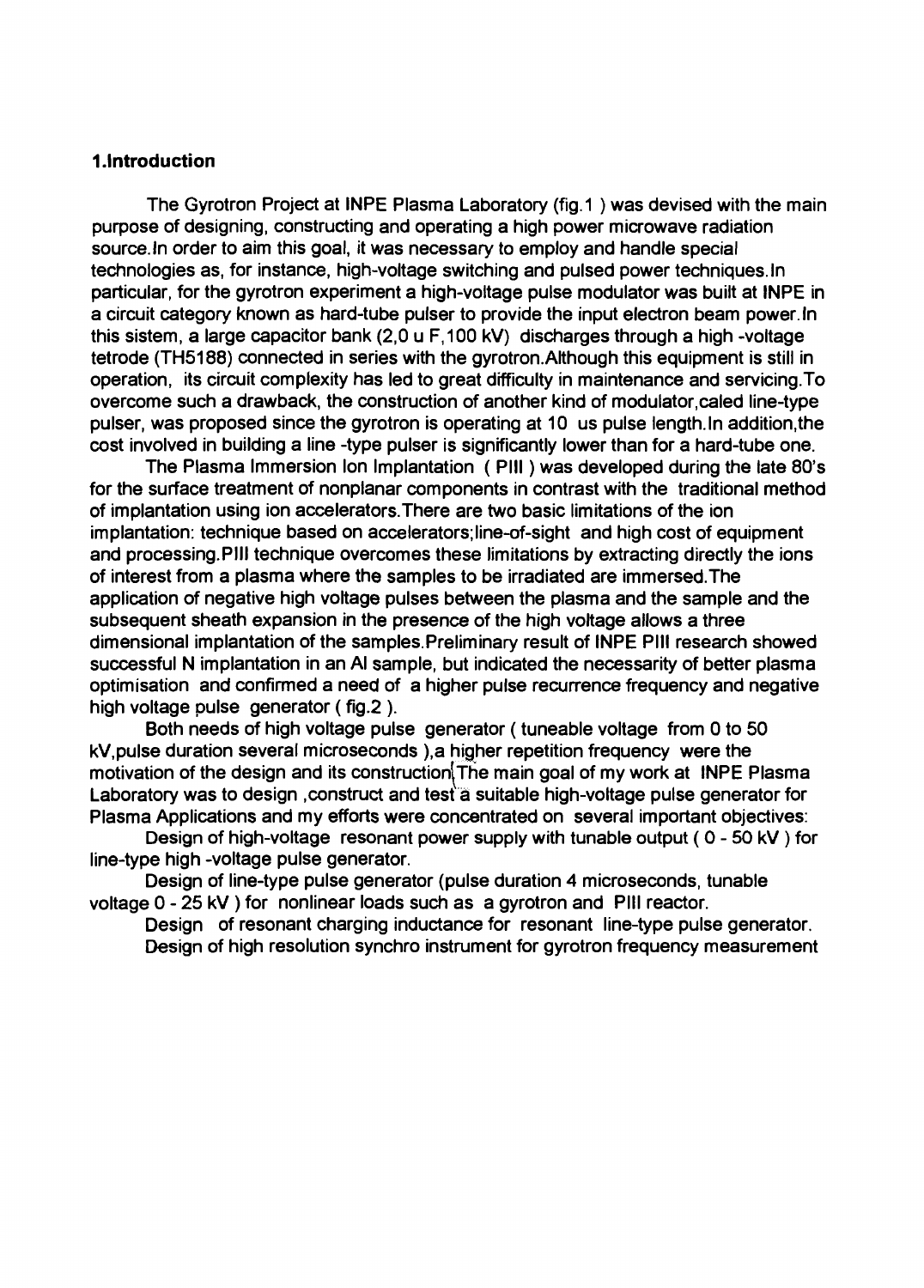

fig.l A general view of INPE 32GHz,100kW Gyrotron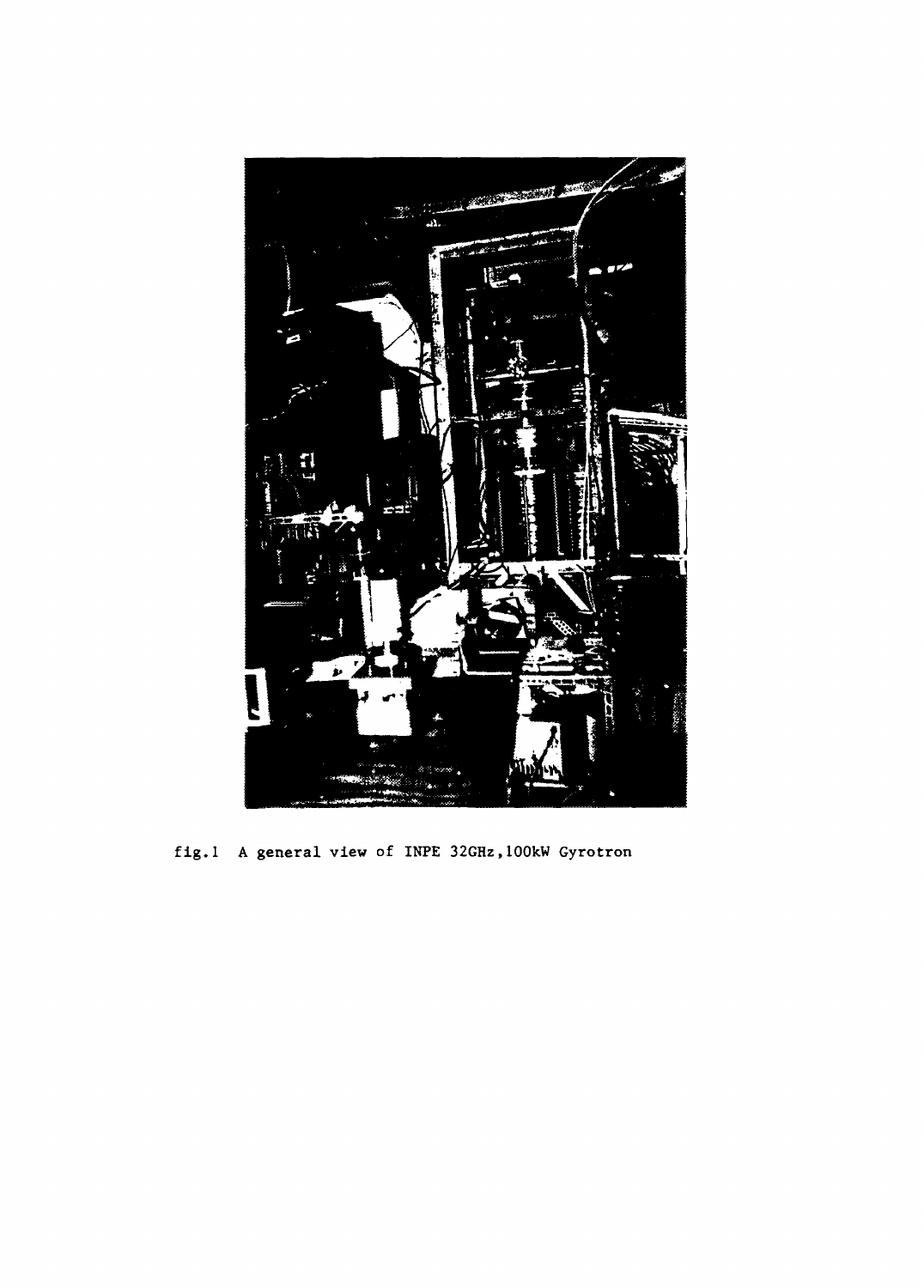

fig.2 A view of INPE PIII experimental setup

- (1) PHI-reactor with microwave plasma generator
- (2) High-voltage line-type pulse generator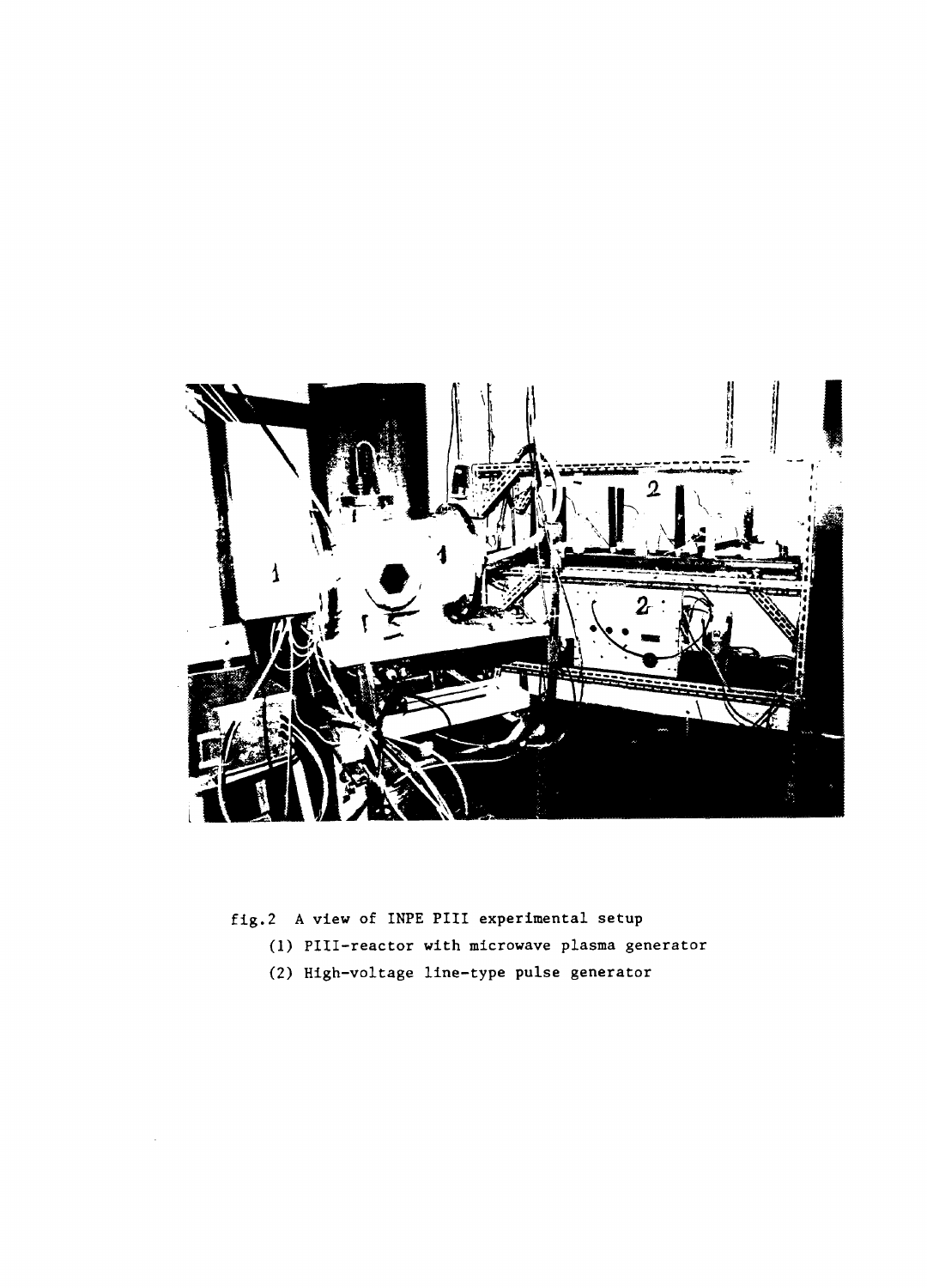#### 2.Fundamental Parameters of Pulse Generators

There are certain parameters of pulse generators that are common to all types and that affect design.The most important of these parameters are pulse duration, pulse power, average power, pulse recurrence frequency, duty ratio.and impedance level.lt is worth introducing the parameters by defining some terms and indicating the ranges which have been common in the plasma application field.

The term "pulse duration" is the time during which voltage or current maintains a value different from zero or some other initial and final value.The term "pulse shape" is used to refer to the form obtained when the pulse amplitude is plotted as a function of time. If a pulse of voltage or current is truly rectangular in shape, that is, has a negligible time of rise and fall and is of constant amplitude for the interventing time interval, the pulse duration is simply the time elapsed between the deviation from and the return to the initial value.The term "negligible time" is, of course, relative and no strict boundaries can be attached. For most practical purposes, however, if the rise and fall times for a pulse are about a tenth or less of the pulse duration,the pulse is considered substantially rectangular.

In the Plasma application field the voltage required across the experimental setup ranges from as low as 1 kV to as high as 100 kV.

If a voltage pulse is applied to some type of dissipative load,a gyrorton or Pill reactor for example, there will be a corresponding pulse of current which depends on the nature of this load.The pulse current through the experimental setup ranges from a few ampers to several hundred ampers.The combined consideration of short pulse duration and rectangularity therefore requires that careful attention be given to the behavior of the pulser circuit and its components under condition of high rates of change of voltage and current.The rate of change of voltage may bo as high as several hundred kilovolts per microsecond, and the current may built up at the rate of hundreds to thousands of amperes per microseconds.

The product of the pulse voltage and the pulse current is the pulse power.When the voltage and current are rectangular, the corresponding pulse power is unambiguous. When the pulses are irregularly shaped, however, the meaning of the term "pulse power" is not clear because somewhat arbitrary methods are often used to average the product of voltage and current during the pulse.The peak power of pulse is the maximum value of the product of the voltage and current.Thus, for rectangular pulses the peak power and the pulse power are the same, but for irregular shaped pulses the peak power is greater than the pulse power.

In this connection ,there are two general types of load,the linear load, such as a pure resistance, and the nonlinear load, such as the gyrotron or Pill reactor.The latter two loads can be approximately represented as a biased diode with a dynamic resistance that is low and static resistance that is about ten times higher.Static resistance is the ratio of the voltage across the load to the current through the load, whereas the dynamic resistance is the ratio of a small change in voltage to the corresponding change in current.When the dynamic resistance of the load is small.the magnitude of the pulse current varies greatly with only small variations of the pulse voltage, and for loads such a gyrotron or Pill reactor, for example, the behavior of the pulse generator with a linear load is not necessarily a good criterion.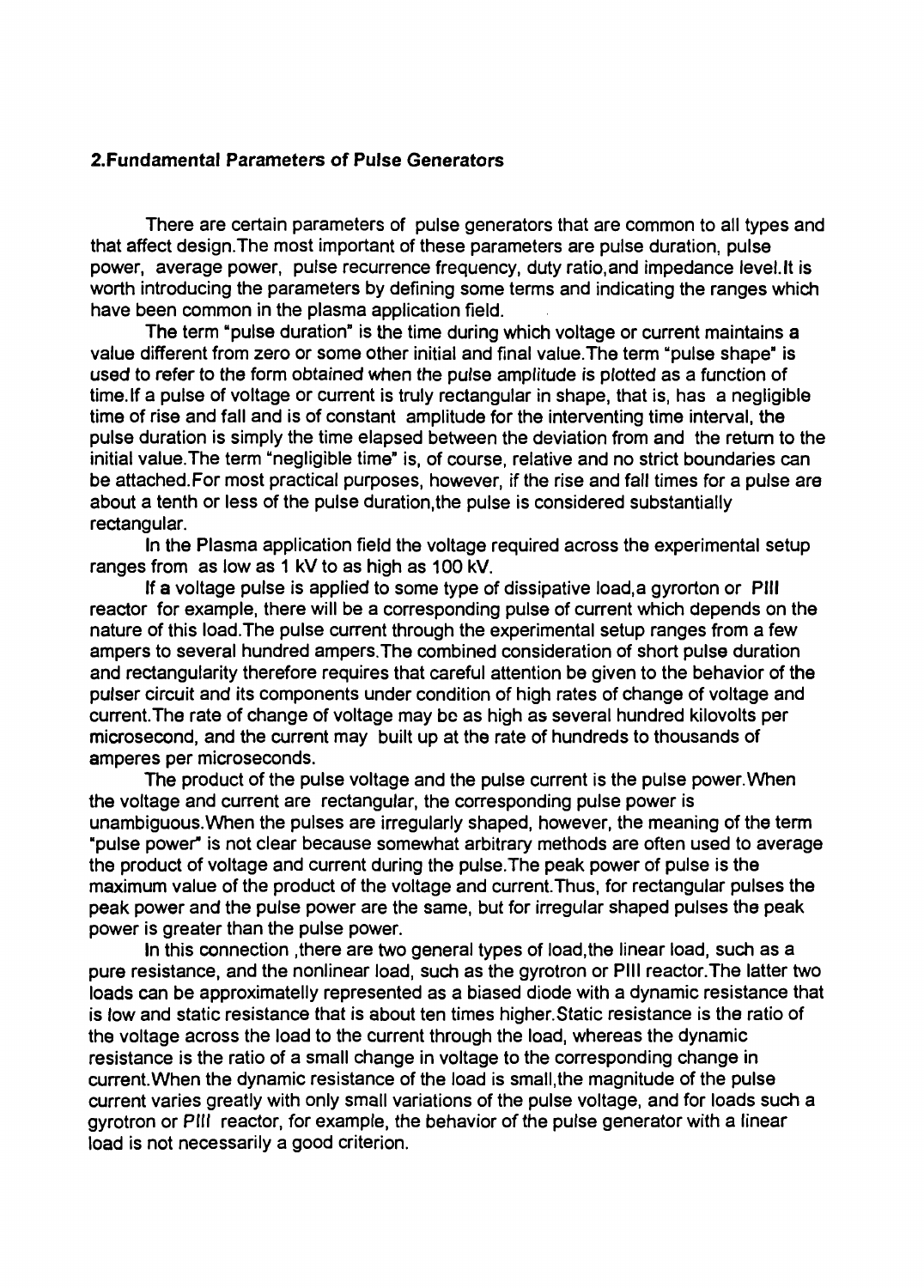Since the pulse power output of pulse generators for gyrotron or Pill applications has ranged from as low as 100 W to as high as 100 MW , the average power output as well is important to the design.The average power corresponding to a particular pulse power depends on the ratio on the aggregate pulse duration in a given interval to the total time and this in turn depends on the pulse recurrence frequency (PRF), which is the number of pulses per second (pps). If the pulse duration is  $\tau$  and the time between the beginning of one pulse and the beginning of the next pulse is Tr, then

Pav =  $(\tau/Tr)$ . Ppulse =  $\tau$  (PRF). Ppulse A similar equation can be written in terms of the current if the pulse voltage is essentially constant during the time corresponding to the current pulse, thus

 $l$  av =  $(\tau/Tr)$ . Ipulse =  $\tau$ (PRF). Ppulse

The ratio  $\tau$  /Tr or the product  $\tau$  (PRF) is commonly called the pulser "duty", "duty" ratio'and is expressed as a fraction or a percentage.For example 1 microsecond pulses repeated at the rate of 1000 pps correspond to a duty ratio of 0.001 or 0.1 per cent.Pulse generator for gyrotron or Pill applications have been constructed with a duty ratio ofO.002.

As with any power device, the overall efficiency of a pulser is an important consideration in its design. This is particularly true when the average power output is high, that is, a combination of high pulse power and high duti ratio.

This point is stressed in the discussion and is frequently a desihng factor in choosing one type of pulse generator in preferance to another.

The choice of the internal impedance of the pulse generator depends on the load impedance.the pulse power level and practical considerations of circuit elements. Impedance matching between generator and load is of prime importance in some cases, especially with regard to the proper utilisation of the available energy and the production of a particular pulse shape. Impedanse matching is not always convenient with the load connected directly to the pulser output, however, matching can readily be attained by the use of pulse transformer.By this means ,it is possible to obtain impedance transformation between pulse generator and load as high as 150/1, that is, transformer with a turn ratio of about 12/1. The gyrotrons and PIII reactors have static impedances ranging from about 400 ohms to about several thousands ohms, in general, the higher the power of the load, the lower its imput impedance.The impedance transformation characteristic of the pulse transformer also provides a means of physic separating the pulse generator and the load.Thus the power may be transmitted from the pulse generator to the load through low impedance coaxial cable.provided that the pulse transformers are used to match impedances. The pulse transformer has another function that is important to pulser design, namely , it provides a means for reversing the polarity of a pulse.This feature of the pulse transformer together with the impedance-transformation property considerably extends the range of usefulness for pulse generators of any type.

## 2.1 The Basic Circuits of a Pulse Generators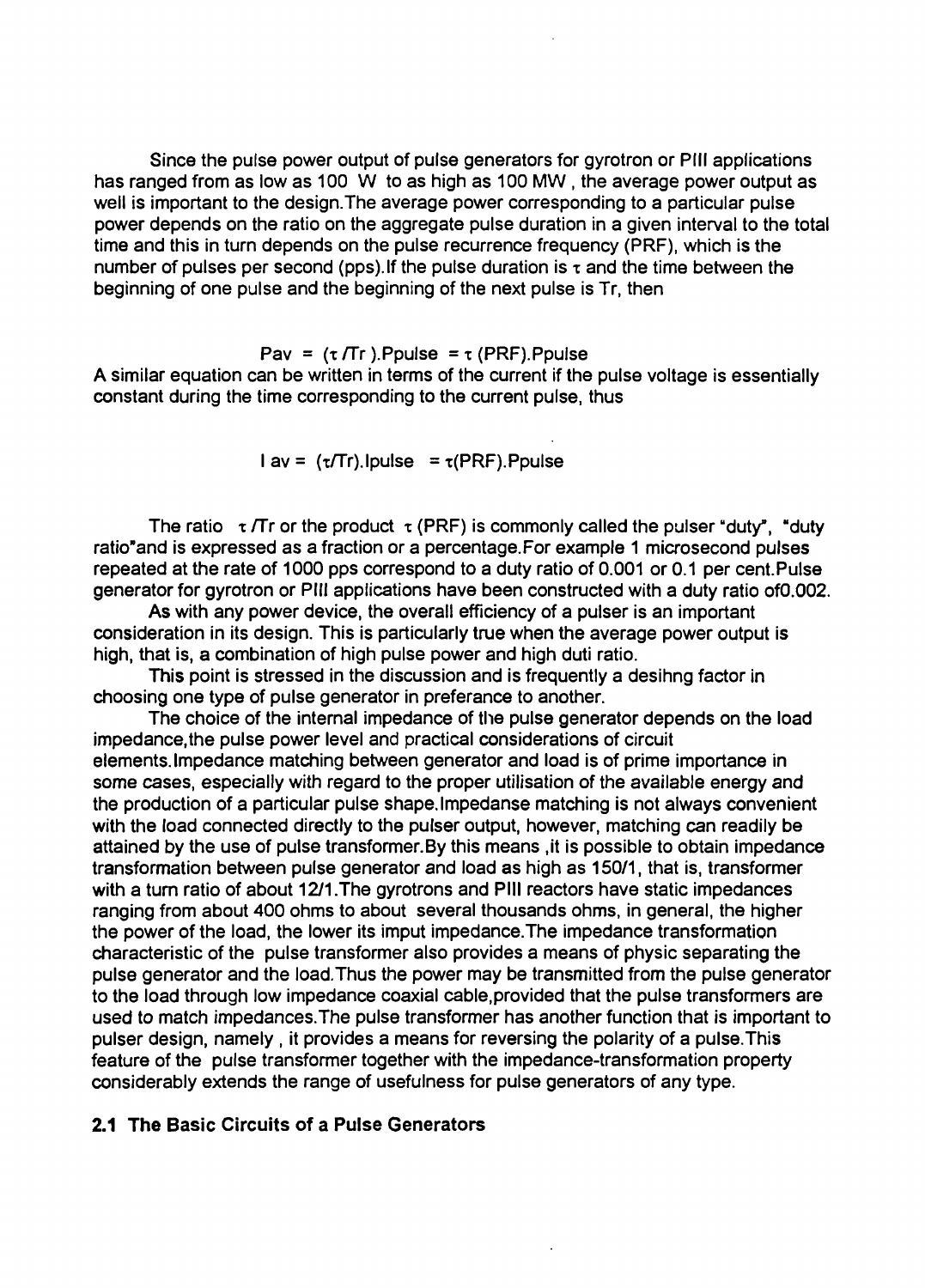The pulse generators depend on the storage of electrical energy either in a electrostatic field or in an magnetic field, and the subsequent discharge of a fraction or all of this stored energy into the load.The two basic categories into which the largest number of pulser designs logically fall are those in which only a small fraction of the stored electrical energy is discharged into the load during the pulse.and those in which all of the stored energy is discharged during each pulse.These two basic categories of pulse generators are generally referred to as "hard-tube pulsers'and "line type pulsers".

To accomplish this discharge, it is necesary to provide suitable switch that can be closed for a length of time corresponding to the pulse duration and maintained open during the time required to build up the stored energy again before the next succeeding pulse.In its simplest form, therefore, the discharging circuit of a pulse generator can be represented schematically as shown in fig. 3.The characteristics required for the switch will be different depending on whether or not all stored energy is discharged into the load during the single pulse.Some pulse shaping will be necessary in the discharging circuit when all energy is to be dissipated.

#### **2.2 Hard-tube Pulse generators**

**The** energy storage device for these pulse generators is simply a condenser that is charged to some voltage V, thus making available an amount of electrical energy  $0.5CV<sup>2</sup>$ The term "hard tube"refers to the nature of the switch, which is most commonly a highvacuum tube containing a control grid.The closing and opening of this switch are therefore accomplished by applying properly controlled voltages to the grid.Since only a small fraction of the energy stored in the condenser is discharged during the pulse, the voltage across the switch immediately after the pulse and during the charging interval is nearly the same as it is at the beginning of the pulse.lt is therefore necessary that the grig of the vacuum tube switch have complete control over the conduction through the tube.

The combination of the discharging and charging circuits of the "hard tube'pulse generator is shown in fig.4. In order to avoid short-circuiting the power supply during the pulse interval,some form of isolating element must be provided in series with power supply. This element may be a high resistance or inductance, and the particular choice depends on the requirements of overall pulser design.

The primary consideration is to keep the power supply current as small as possible during the pulse interval.However, the impedance of this isolating element should not be so high that the voltage on the condenser at the end of the interpulse interval differs appreciably from the power supply voltage.

#### **2.3 "Line -type"pulse generators**

Pulse generators in this category are refered to as "line-type'pulsers because the energy srorage device is essentially a lumped-constant transmission line.Since this component of the line type pulse generators serves not only as the source of electrical energy during the pulse but also as the pulse-shaping element, it has become commonly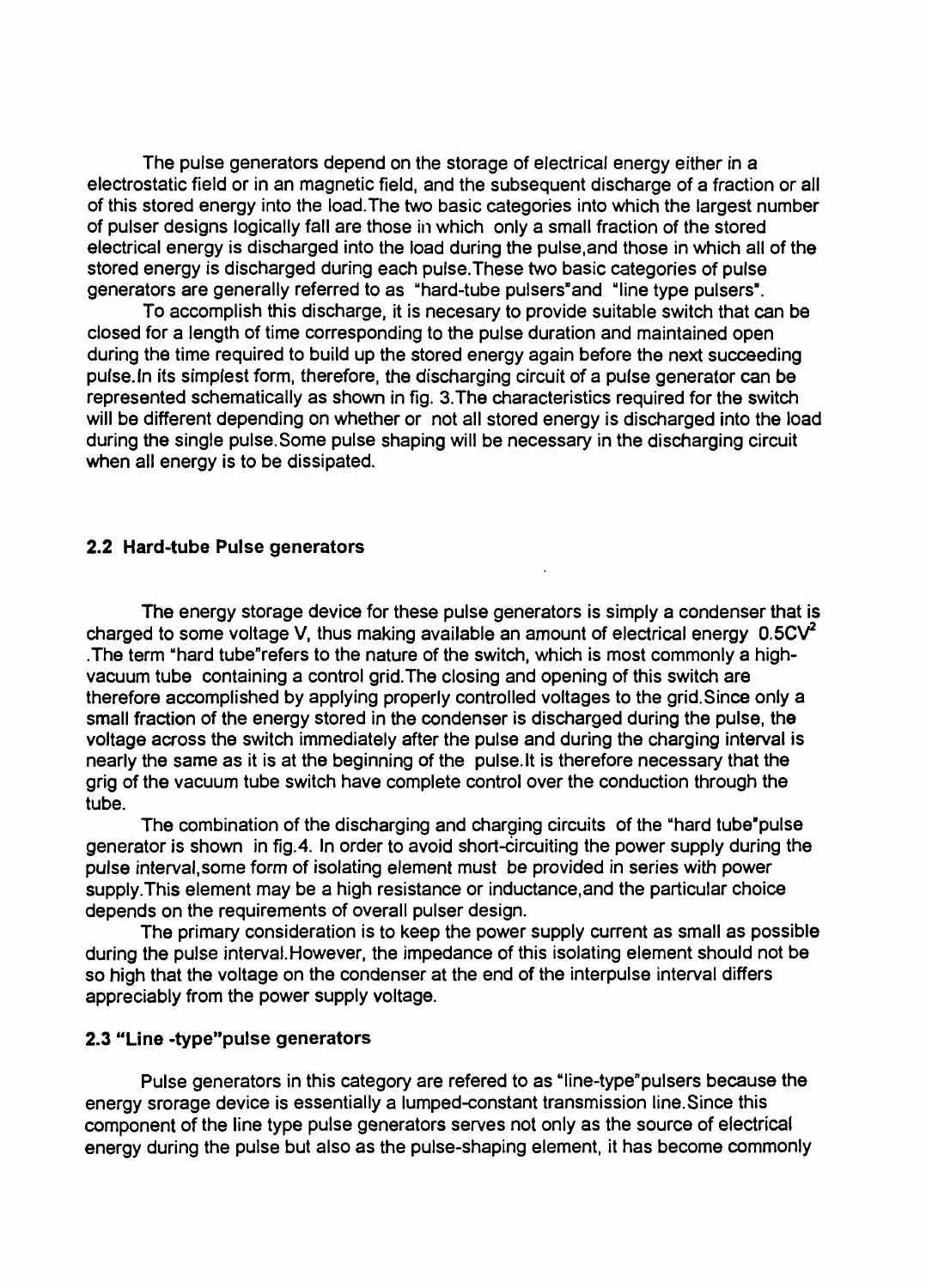known as a "pulse-forming network",PFN.There are essentially two classes of PFN, namely, those in which the energy for the pulse is stored in an electostatic field in amount 0.5CV<sup>2</sup>, referred to as voltage-fed networks, and those in which energy is in a magnetic field in the amount 0.5LI<sup>2</sup> are refered to as current -fed network .Networks of the voltagefed network type are used almost universal in practice because only with this type can gaseous-discharge switches, such as spark gaps and thyratrons be used. The current -fed networks have certain important advantages, but thus far no suitable switch is available that permit high-power operation.The most useful circuit of voltage-fed network is given in fig. 5 , and basic circuit for generating pulses of rectangular shape is in fig. 6 .

For the current in the last circuit we obtain

$$
i(t) = \frac{V_o}{Z_o + R_l} \left\{ 1 - U(t - 2\delta) - \frac{Z_o - R_l}{Z_o + R_l} \left[ U(t - 2\delta) - U(t - 4\delta) \right] + \left( \frac{Z_o - R_l}{Z_o + R_l} \right)^2 \left[ U(t - 4\delta) - U(t - 6\delta) \right] + \dots \right\}
$$

where  $R_1 -$  is the load impedance

 $\delta$  = N  $\sqrt{LC}$ ;  $\sqrt{LC}$  delay time per section, N-number of section LC cels  $U(\Delta t) = 1$  for  $\Delta t > 0$ 

 $U(\Delta t) = 0$  for  $\Delta t < 0$  n = 2,4,6,......

 $Zo = \sqrt{L/C}$  -output impedance of PFN

If  $RI = Zo$ , that is, if the PFN is matched to the load, the current consist of single rectangular pulse of amplitude lo = Vo/2Zo and duration  $\sigma = 2 \delta$ . Voltage pulses for RI  $=$  Zo; RI = 2Zo and RI = 0,5 Zo are shown in fig. 7.

The voltage appearing across a load that matches the impedance of a non dissipative voltage-fed network is equal to one half of the voltage to which the network is charged just before closing the switch.

The effect of mismatching the load is to introduce a series of steps into the transient discharge.The step are all of the same sign when Rl > Zo, and alternate in sign when Rl < Zo.

The PFN in a line -type pulse generators consists of inductances and condensers which may be put together in any one of the number of possible configurations. The configuration chosen for the particular purpose at hand depends on the ease with which the network can be fabricated, as well as on the specific pulser characteristic desired.The values of the inductance and capacitence elements in such a network can be calculated to give an arbitrary pylse shape when the configuration, pulse duration, impedance and load characteristics are specified.

The discharging circuit of a line -type pulser using a voltage-fed network may represented schematically as shown in fig. 5 .If the energy has been stored in the network by obtaining the capacitance elements, closing the switch will allow the discharge of this energy into the load.

When the load impedance is equal to the characteristic impedance of the network, assuming the switch to have negligible resistance, all of the energy stored in the network is completely discharged. The time required for this energy transfer determinates the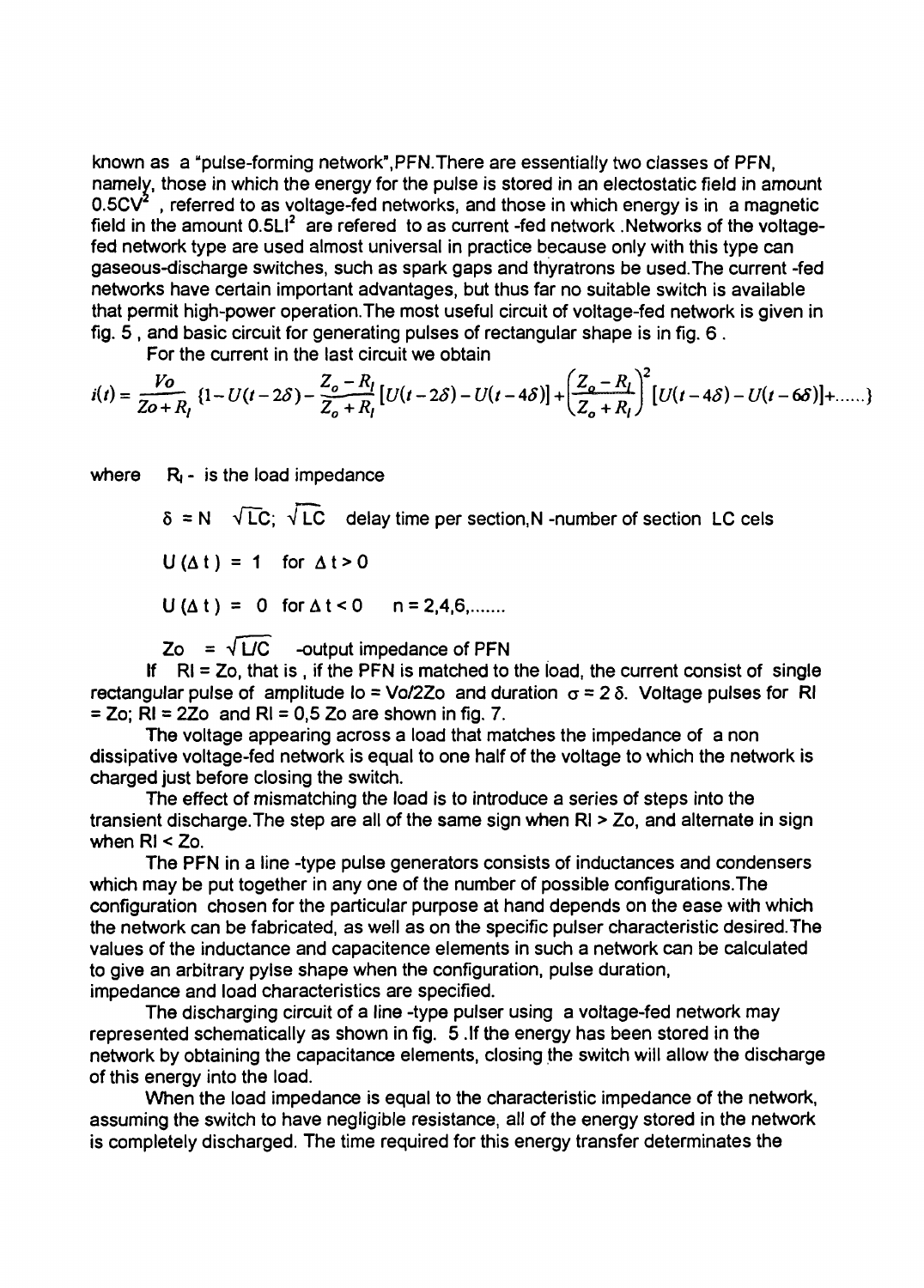pulse duration and depends on the values of the capacitances and inductances of the network.

The consideration of impedance-matching is of extreme importance in designing a line -type pulser because it affects the utilization of the energy stored on the network, as well as ultimate shape of the voltage and current pulses at the load. For these reasons, the nature of tne load must be known before proceeding to the desigh of the pulse generator.If the load is nonlinear, as in the case of gyrotron or Pill vessel, it very often happens that the load characteristics can be taken into account only approximately, and the ultimate design of the network may have to depend on experimental tests with subsequent modification to obtain the desired pulse shape.When the network impedance is different from the load impedance, the matched condition is attained by the use of a pulse transformer (fig. 8).

The pulse transformer therefore becomes an essential part of the discharging circuit in a low impedance pulse generator used with high-impedance load.and such characteristics have an effect on the pulse shape and the over-all behavior of the discharging circuit. It is desirable and often necessary that the design of the pulse transformer and the design of the PFN be coordinated in order to obtain the most satisfactory pulser operation.

Since the impedance transformer ratio for a transformer is equal to the square of the voltage-transformation ratio , the use of a low impedance pulse generator with a load of hifher impedance requires the use of a pulse transformer that gives a voltage stepup between pulse generator output and load input. Thus, when a line -type pylse generator with 100 ohm voltage-fed network is used to pulse on 1600 ohm load, for example, the voltage stepup ratio is about 4/1, and the current in the discharging circuit of the pulser becomes about four times the load current.

According by the switch in the discharging circuit of a line-type pulse generator is required to pass very high pulse power into the load.

When a pulse generator uses a voltage -fed network, the voltage across the switch falls to zero at the end of pulse because the stored energy is completely discharged.This consideration, in conjunction with the high-current carrying capacity and low resistance required of the switch suggests the use of a form of gaseous-discharge device, which must remain nonconducting during the unterpulse interval if it is desired to apply a sucession of pulses to the load.

A grid controlled gaseous-discharge tube such as the thyratron is particularly well suited to this application since it is a possible to start the discharge in a tube of this type at any desired time, within a very small fraction of a microsecond, by the application of proper voltage to the grid.

Several different methods are used to charge a voltage-fed network in a line-type pulse generator. Since the general aspects of these methods are not appreciably affected by the discharging circuit, the requirements imposed on pulser design by the charging circuit can be considered separately. If the time allowed for the charging of the network is sufficiently long compared with the pulse duration.the charging cycle is simply that corresponding to the accumulation of the charge on a condenser. Fig . 5 indicates schematically the relation between the charging and discharging circuits of a pulser generator with voltage -fed network . For example, the network may be recharged from a DC power supply through a high resistance, in which case the equilibrium voltage on the network can be nearly equal to the power supply voltage. The requirement on the series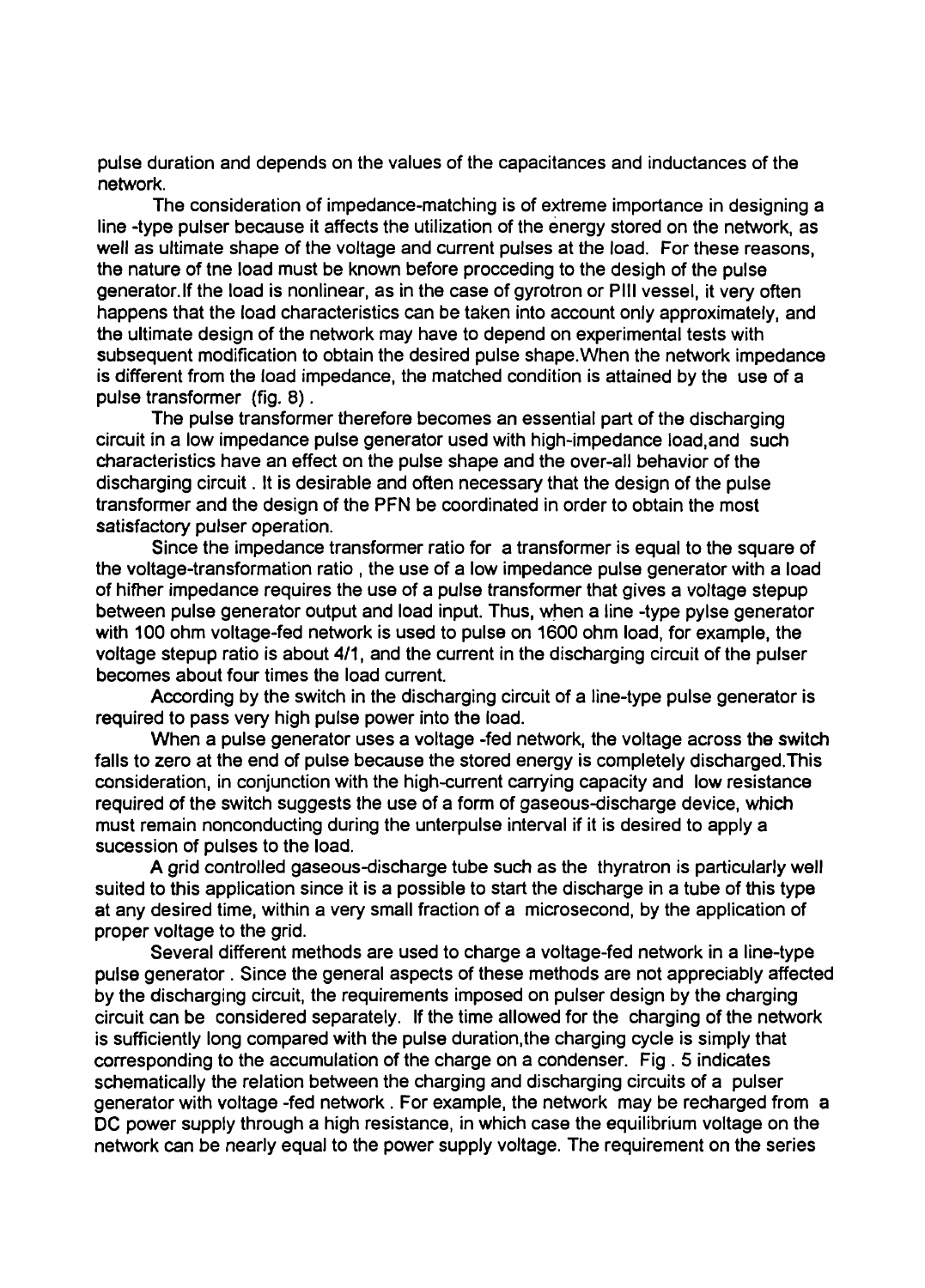resistance isolating element in this charging circuit is simply that it must be large enough to allow only negligible current to be taken from the power supply during the pulse and deionizing time for the switch, but not so large that RC time constant becomes comparable to the interpulse interval. To get the highest network voltage from a given power supply with this arrangement, the length of the interpulse interval should be several times greater than the RC time constant in the charging circuit. The method of charging the network is inherently inefficient - its maximum possible efficiency is only 50 per cent.

Since the efficiency of the network-charging circuit with a resistance as the isolating element is very low, the use of a nondissipative element, such as an inductance, suggests itself (fig. 9 ). When a capacitance is charged through an inductance from a constant potential source the voltage across the capacitance is in the form of a damped oscillation the first maximum of which is approximately equal twice the supply voltage if **the** initial voltage across the capacitance and the current through the inductance are zero. The maximum occurs at a time equal to  $\pi\sqrt{LC}$  after the voltage source is connected to the inductance-capacitance combination.The inductance to be used with a given network is, therefore, calculated by setting the interpulse interval equal to  $\pi\sqrt{LC}$ . where C is the sum of all capacitances in PFN. This tipe of network charging is called "resonant charging". If the pulse recurrence frequency is les than 1 /  $\pi\sqrt{LC}$ , some current will still be flowing in the inductance at the beginning of each charging period and,under equilibrium conditions, this initial current will be the some for all charging cycles . The network will again be charged to approximatelly twice the power supply voltage.This type of network charging is called "linear charging".

With careful design of the inductance, the efficiency of the charging circuit is as high as 90 to 95 per cent, and the power supply needs to be sligthly greater than one half of the desired network voltage, resulting in a great advantage over resistance charging.A factor of 1.9 to 1.95 between network and supply voltage can be obtained if the charging inductance is designed so that the quality factor Q of the charging circuit is high.

#### **2.3 A Comparison of a Hard -Tube and Line -type Pulse generators.**

**The** comparisions made here concern such things as :

power output and efficiency, pulse shape,impedance matching, high voltage versus low voltage power supply, circuit complexity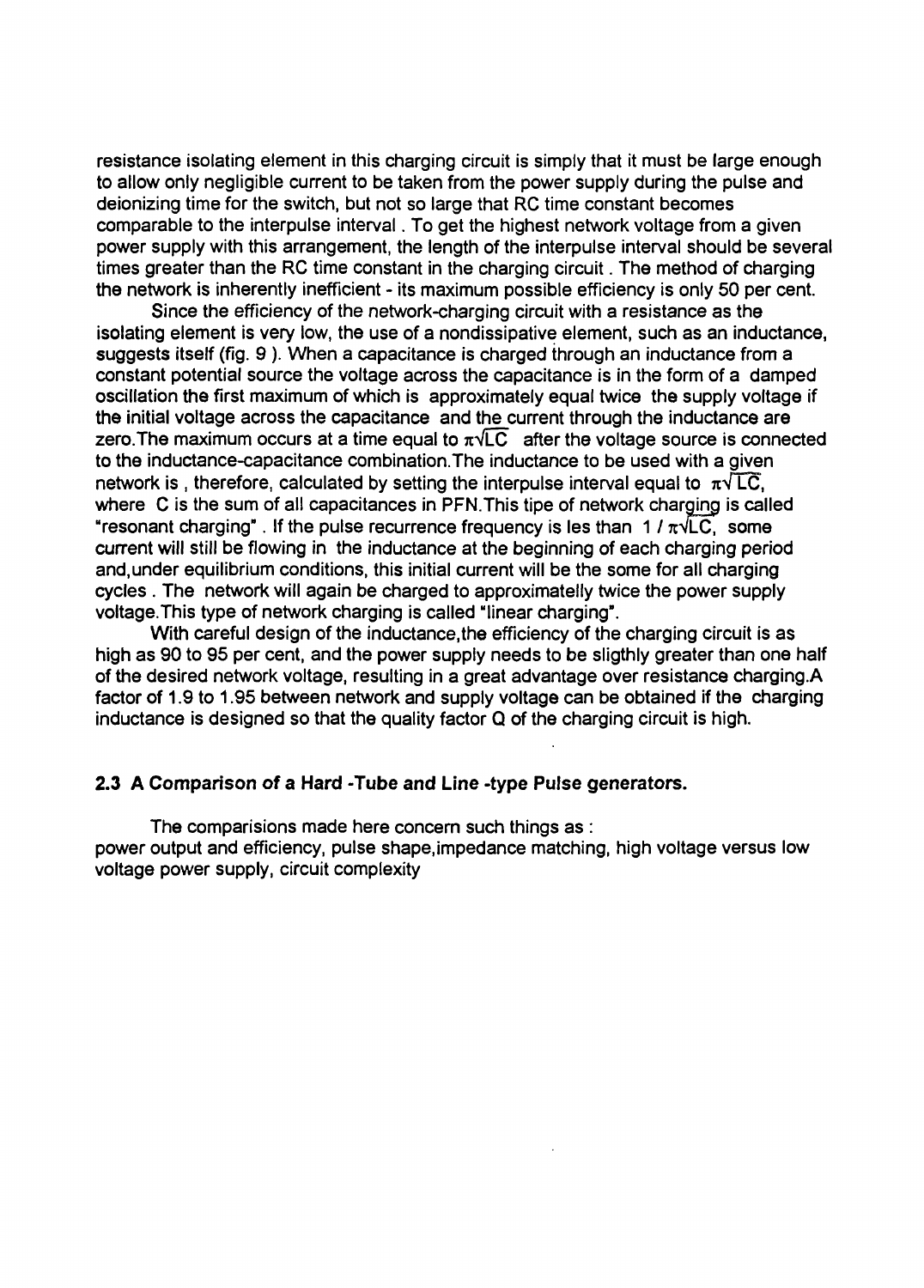| <b>CHARACTERISTICS</b>    | <b>HARD-TUBE PULSER</b>                                | LINE-TYPE PULSER                                                                                                                                                         |
|---------------------------|--------------------------------------------------------|--------------------------------------------------------------------------------------------------------------------------------------------------------------------------|
| Efficiency                | Lower                                                  | High, particularly when the pulse-<br>power output is high                                                                                                               |
| Pulse shape               | Better rectangular pulses                              | Poorer rectangular pulses,<br>particularly through pulse<br>transformer                                                                                                  |
| Impedance matching        | Wide range of mismatch<br>permissible                  | Smaller range of mismatch<br>permissible (20 -30 %) pulse<br>transformer will match any load, but<br>power input to nonlinear load cannot<br>be varied over a wide range |
| Voltage supply            | HV supply usually necessary                            | Low voltage supply, particularly with<br>charching inductance                                                                                                            |
| <b>Circuit complexity</b> | Greater, leading to greater<br>difficulty in servicing | Less permitting smaller size and<br>weight                                                                                                                               |

 $\sim 10^{-11}$ 

 $\mathcal{L}^{\text{max}}_{\text{max}}$  ,  $\mathcal{L}^{\text{max}}_{\text{max}}$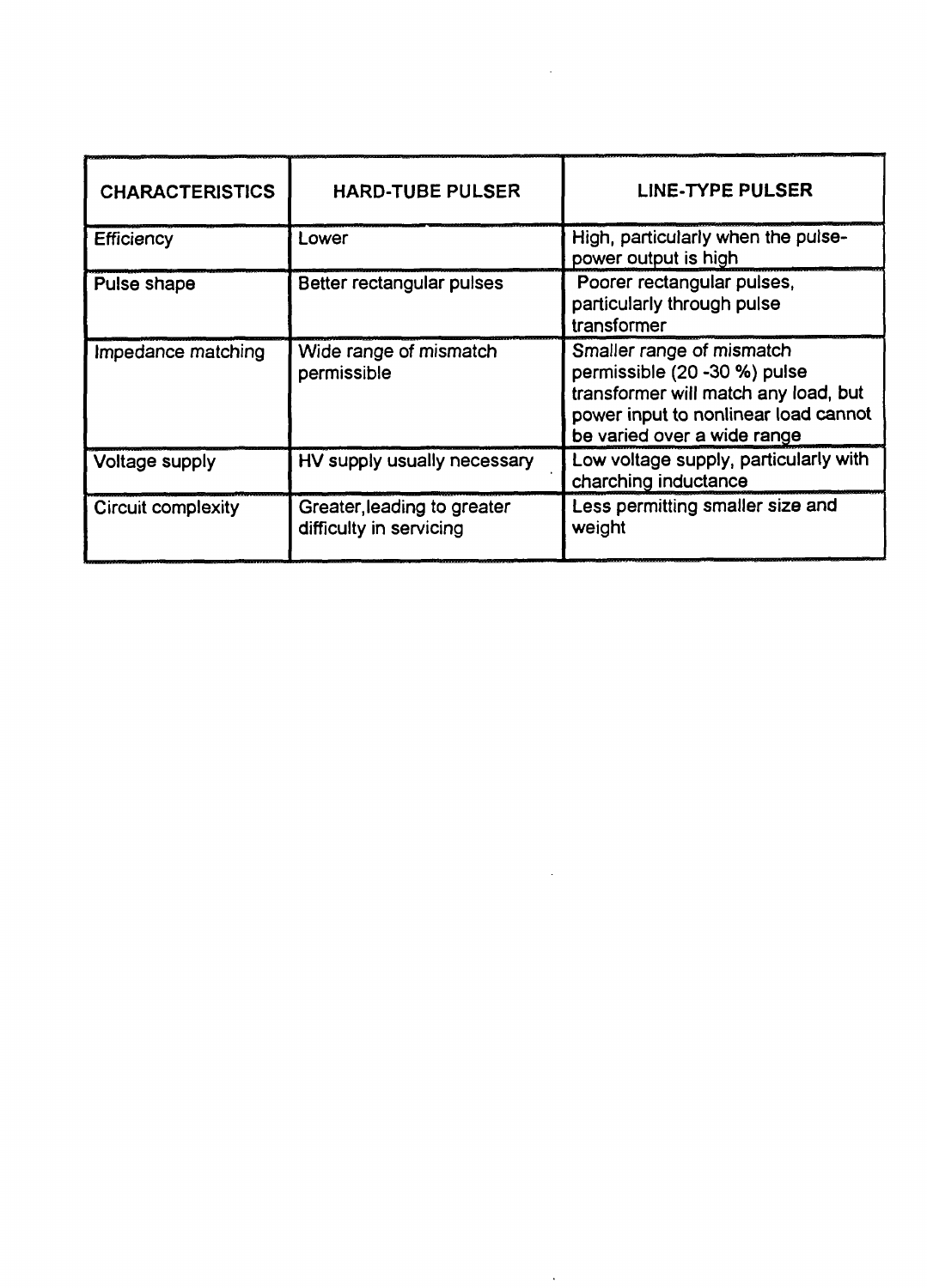

Fig.3 - Basic discharging circuit of a pulse generator



Fig.4 - Charging circuit for a hard-tube pulse generator

 $\frac{\sqrt{2}}{2}$ 

 $\bar{z}$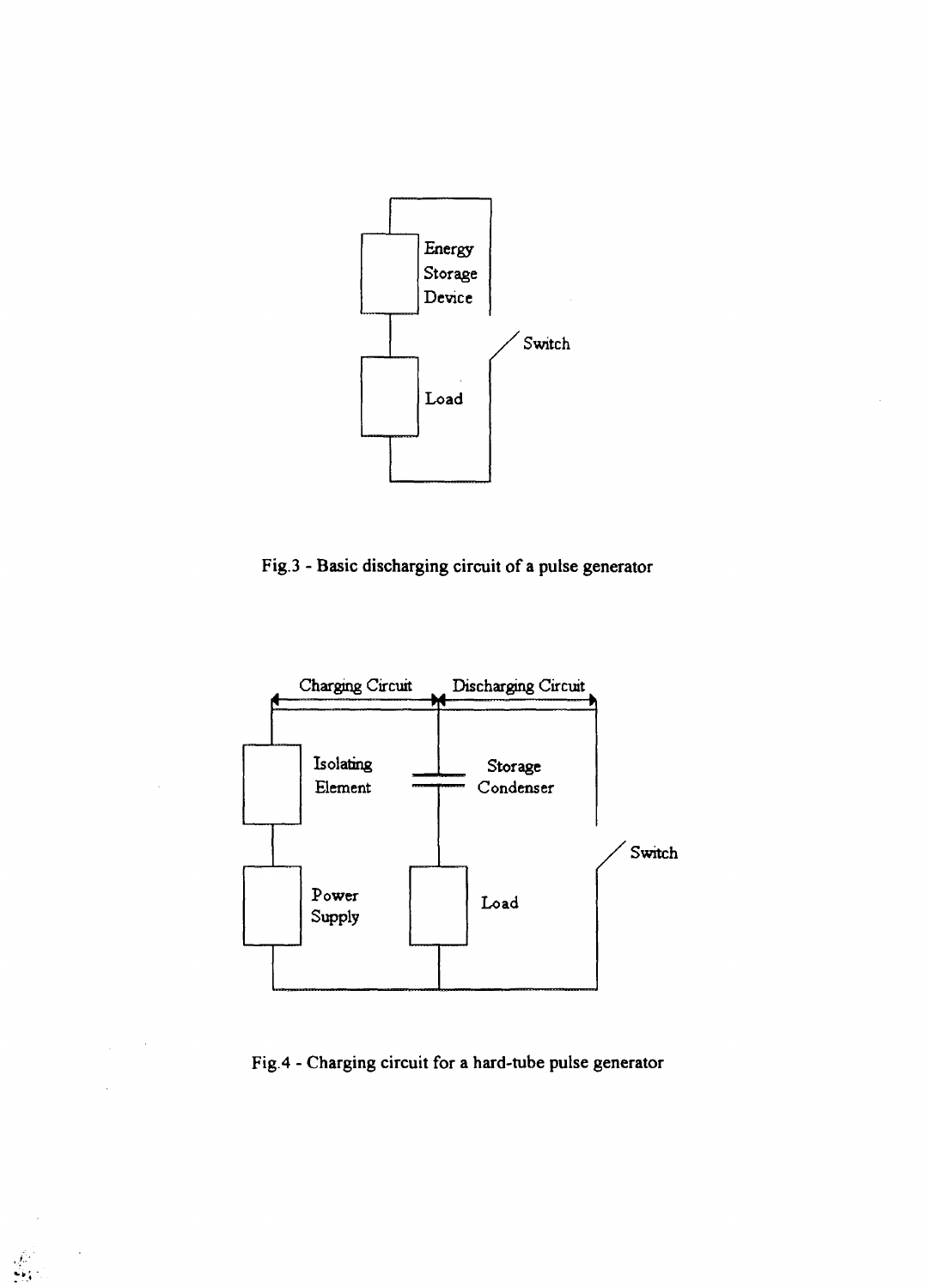

Fig.5 - Charging and discharging circuit for a voltage-fed network



Fig. 6 - Charging and discharging circuit for a line-type pulser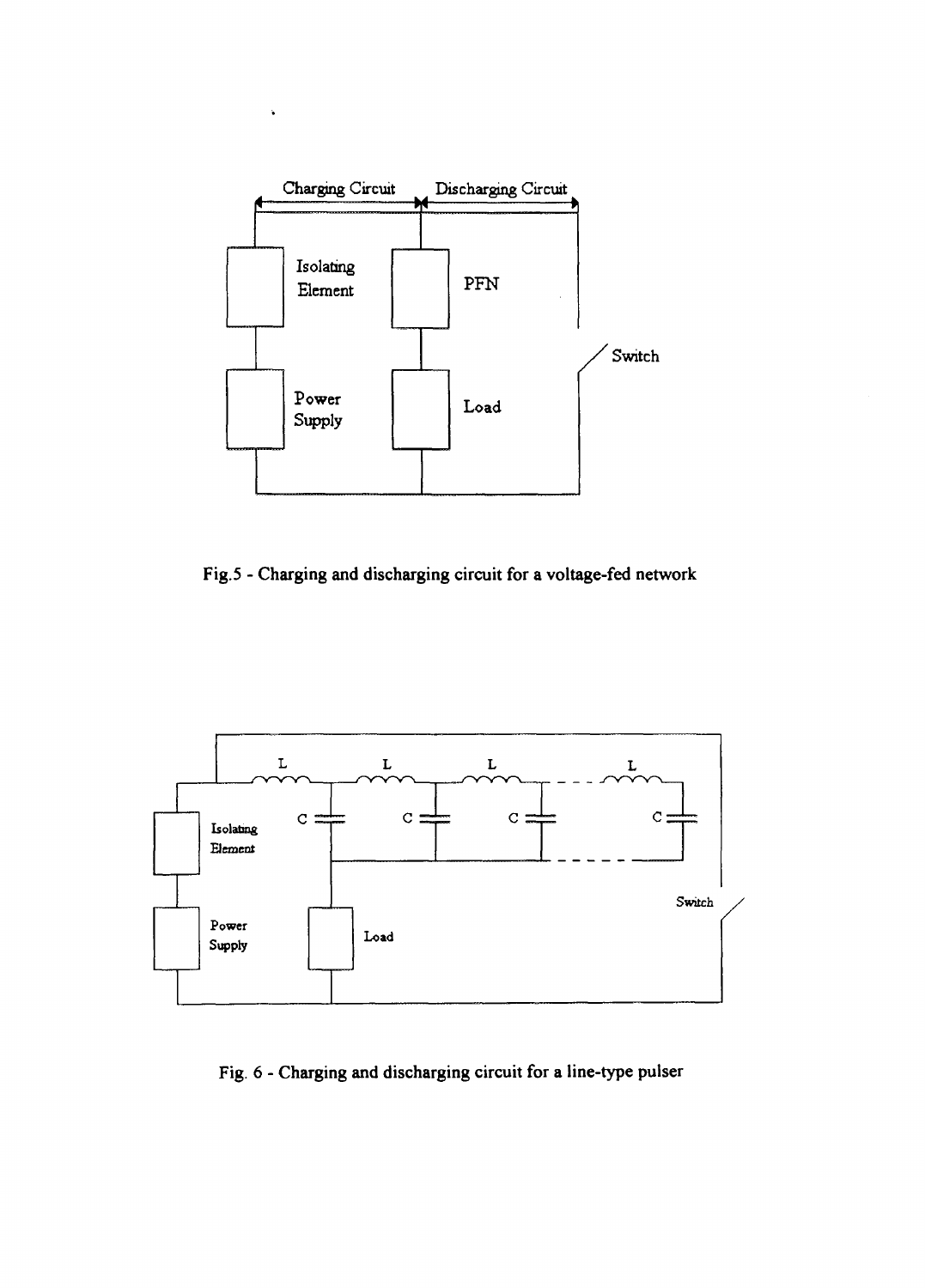

Fig. 7- Current pulses for a lossles discharging into a resistance load



Fig. 8 - Circuit of line-type pulse generator with matching pulse transformer between load and output of pulser

 $\sim$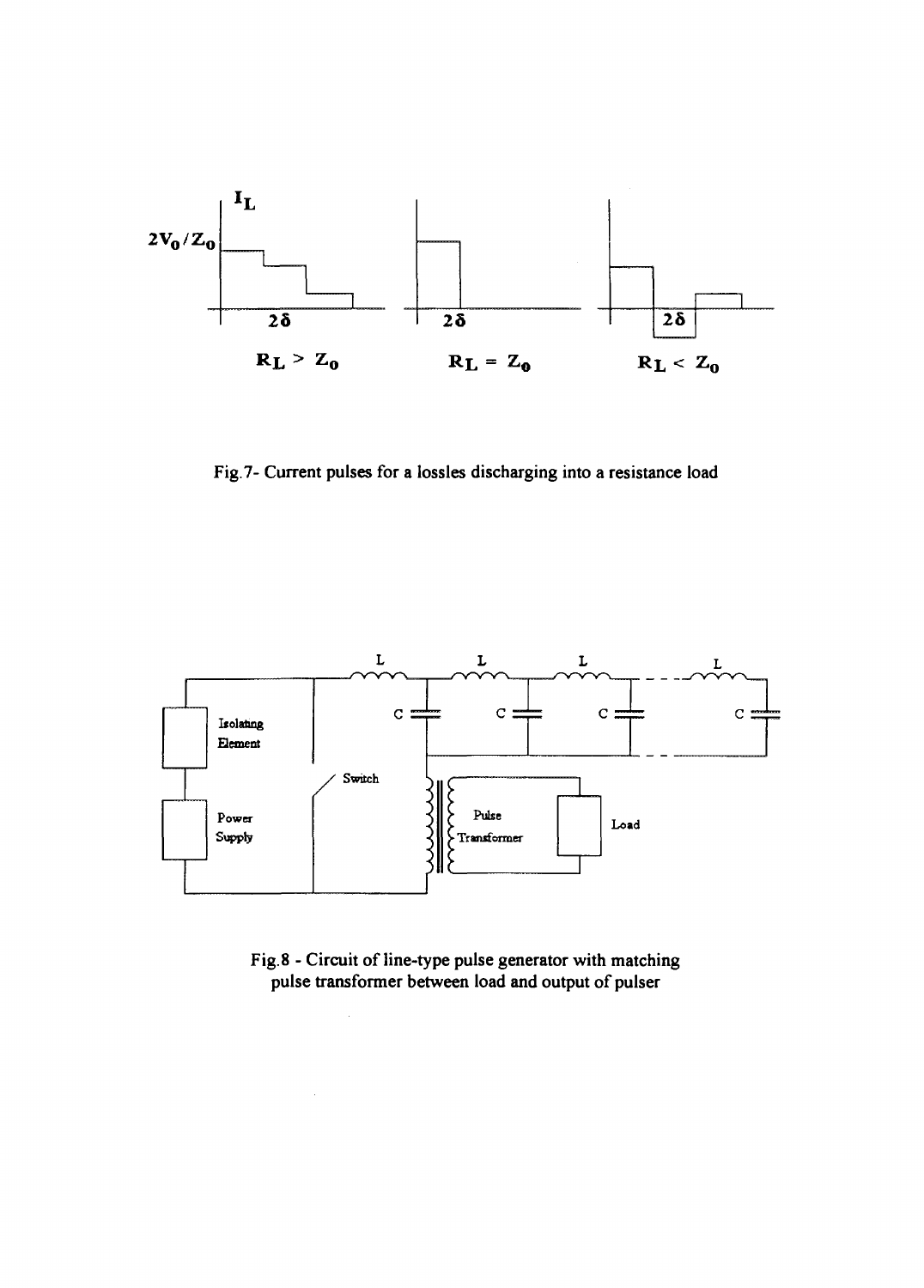

Fig.9 - Circuit of line-type pulser with ressonant charging inductance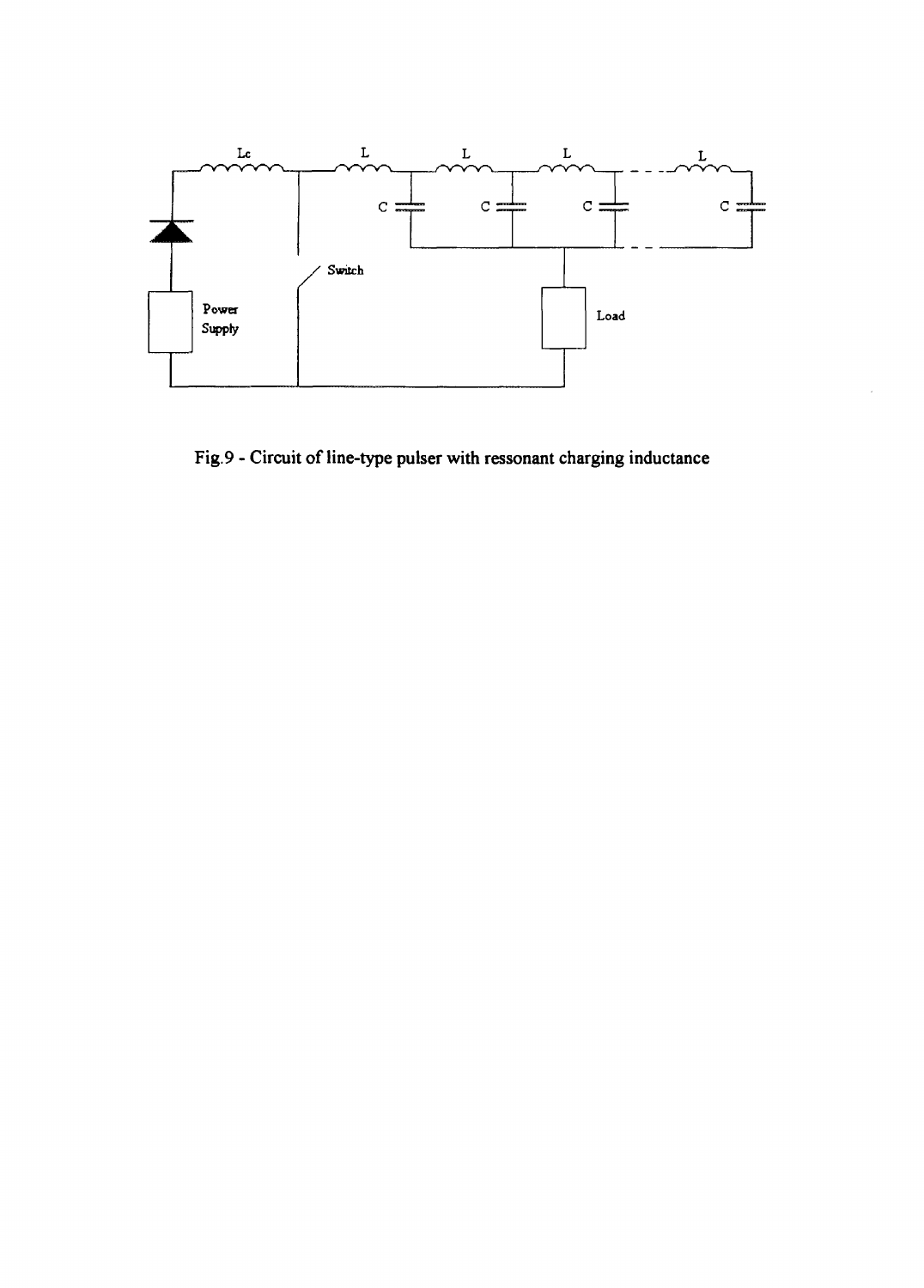## **2.4 High-voltage power supply**

**An** important part of high-voltage pulse generators is the power supply.The simplest construction of high-voltage power supply for plasma applications consists of a transformer with a voltage ratio that depends of the needs. In addition of the output current the transformer may arranged one or three fases of the power low-voltage network. It is possible to tune the output voltage from 0 to a maximal value by use of autotransformer in the low-voltage circuit of the power supply.The high-voltage diodes are used for rectifiering of the secondary voltage from the transformers.A general view of these circuits are shown in fig. 10.

Another posibility of realisation of high -voltage supply is by means of an encrease of the voltage with diodes and capacitores This circuit is shown in fig.11.

The recent technological development in the research of high-voltage power supply has led to the construction of modern devices, called resonant voltage supplies. In the next section we describe a design of this kind of instrument.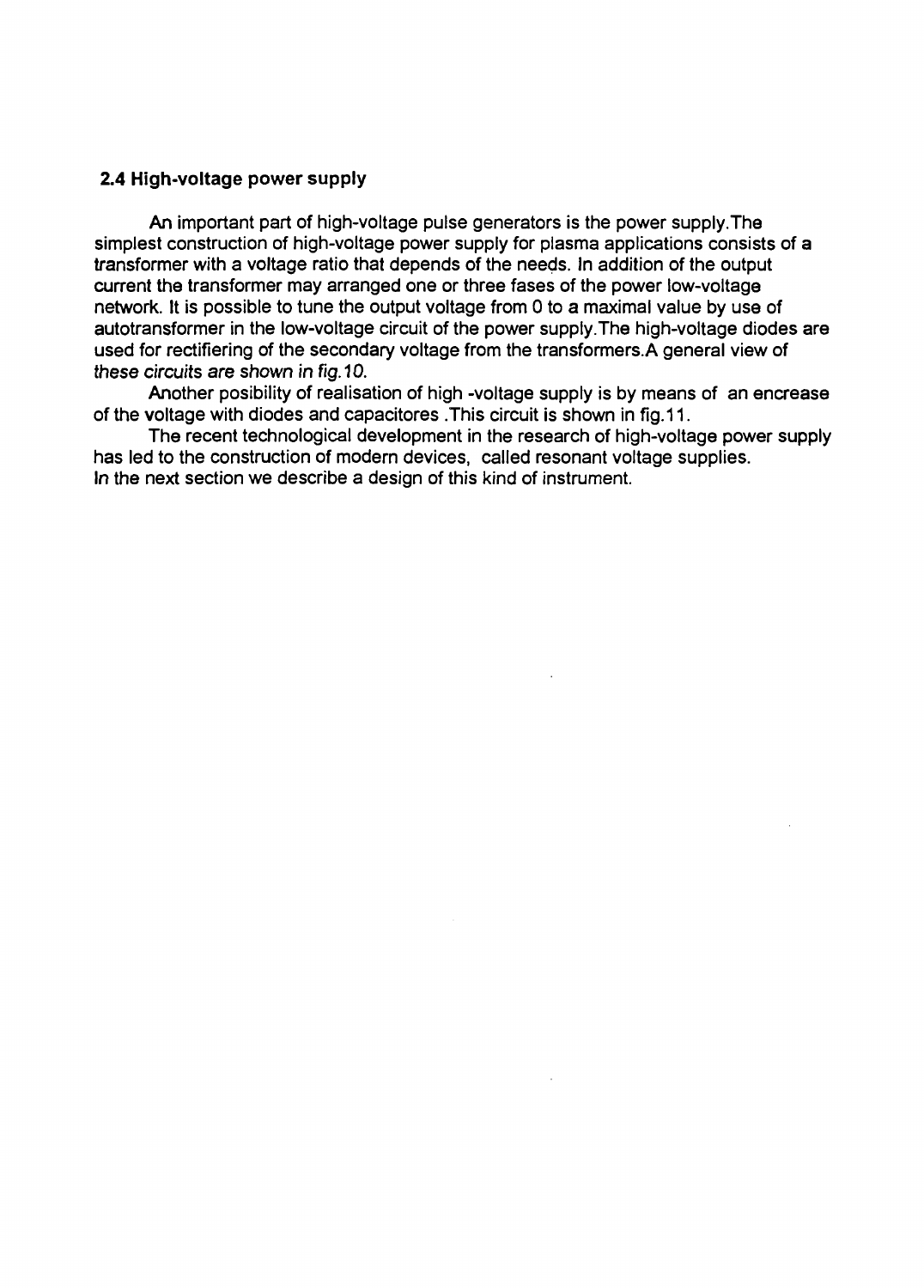



**fig.10 Circuits of monophase (a) and threephase (b) high-voltage tunable power supply**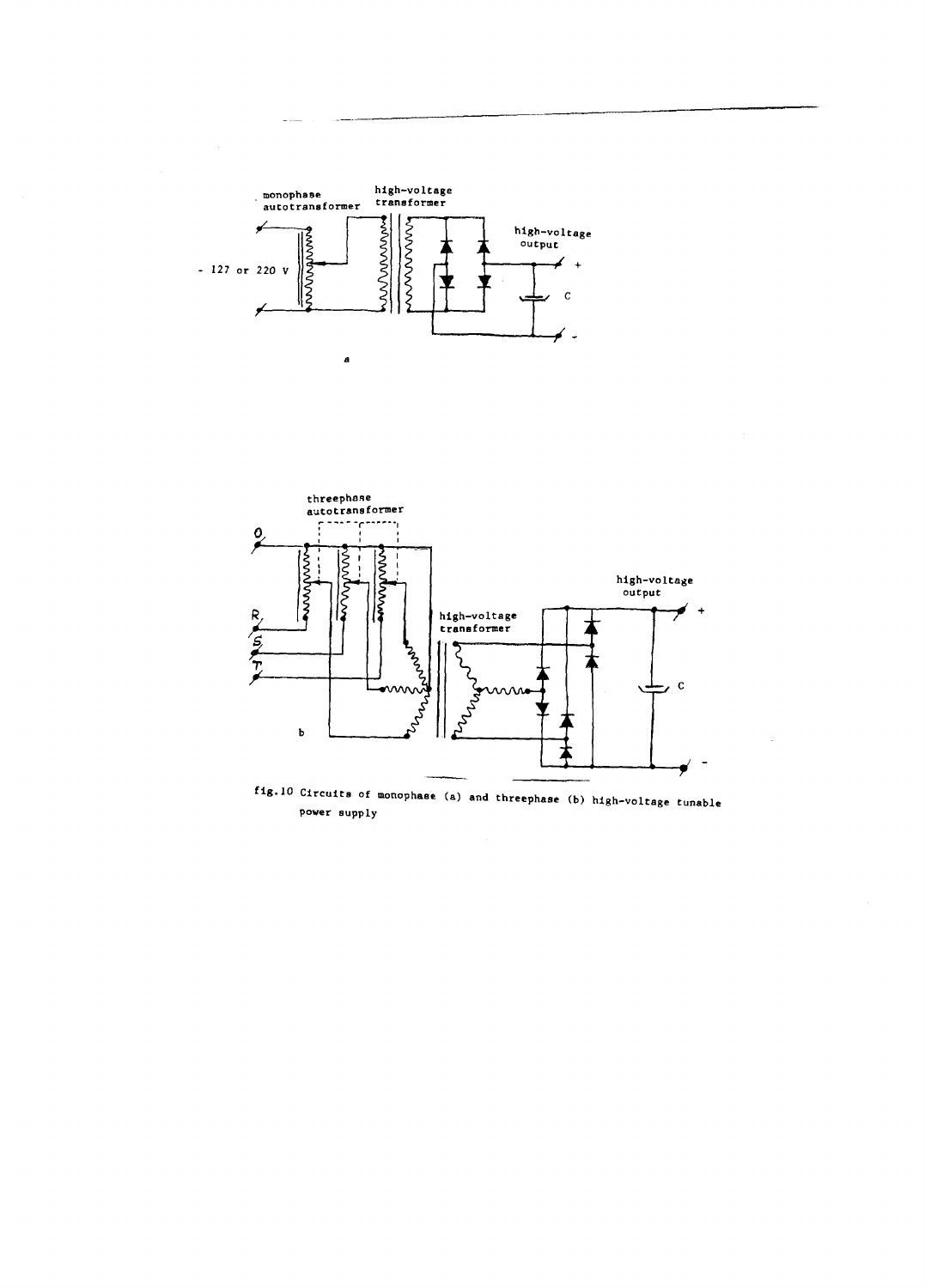

**fig.11 Circuit of high-voltage power supply with augmentation on the voltage**

 $\bar{L}$ 

 $\overline{a}$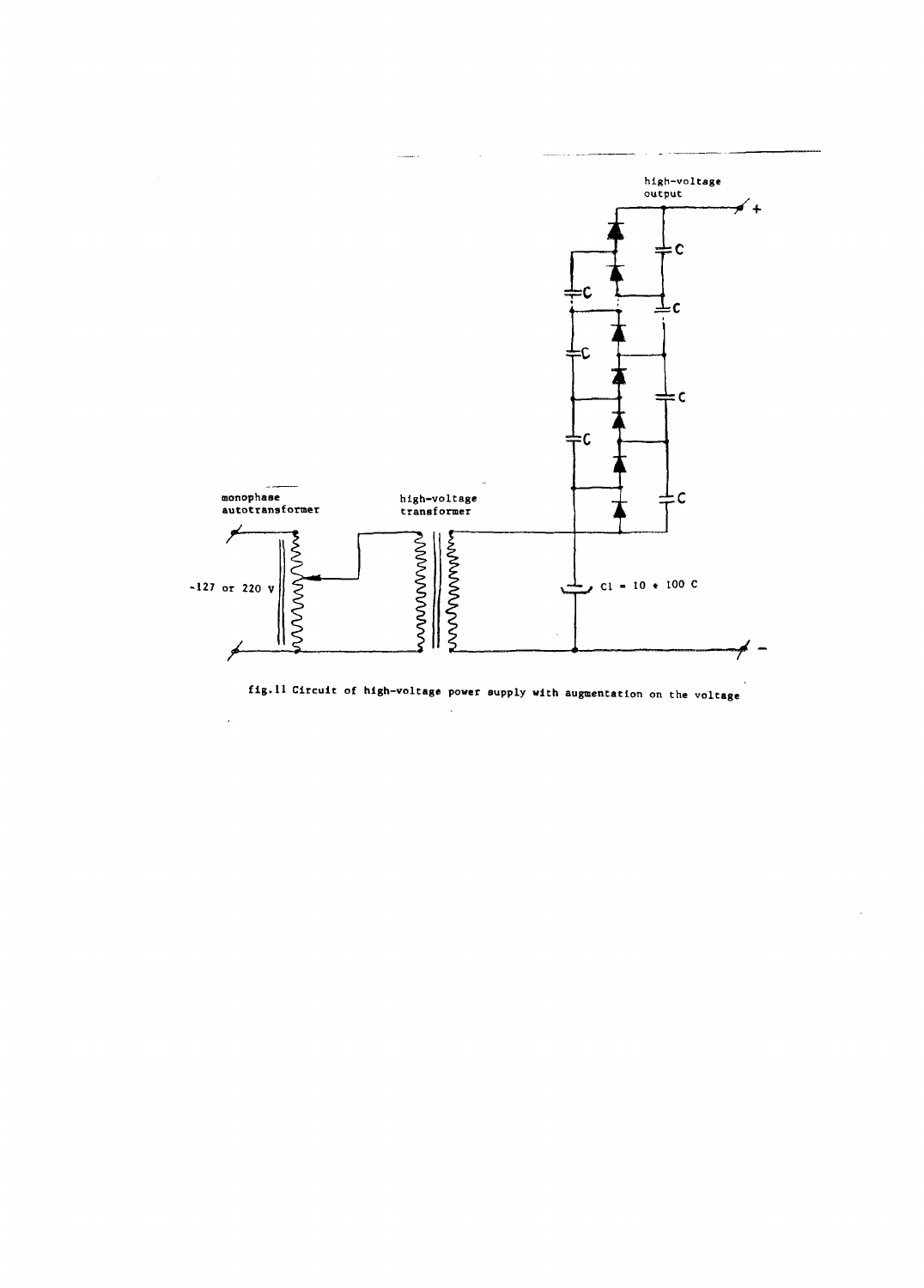# 3.High Voltage Resonant Power Supply for Scientific Experiments in Plasma Physics

It is necessary to use in the experimental work in plasma physics laboratory a suitable and portable high voltage supply, which is a highly efficient, easy for operating and maintenanceable.The present design of high voltage supply corresponds to these requirements and have the following features:

Tunable high voltage output 0 - 50 kV

Lack of heavy HV conventional transformers and another parts

Efficiency of voltage transformation - more than 90 %

Low output resistance. Practically this supply is a current source and it is an ideal device for capacitor charging.

| High voltage (kV) | <b>Maximal current (mA)</b> |
|-------------------|-----------------------------|
|                   | 178                         |
|                   | 125                         |
| ц                 |                             |
|                   | 62                          |
| חר                | 42                          |
|                   | 25                          |
|                   | 25                          |

Maximal output current, depending on output high voltage:

Consumption power-1250W

# 3.1 Operation Principle

The high voltage power supply works on the electric resonance in series circuit with inductance L1, capacitor C13 and high voltage transformer Tr3. The resonance frequency of the circuit is given by

$$
v_o = \frac{1}{2\pi \sqrt{L_1 C_{13}}}
$$

where L1 is in henrys, C13 in farads and  $v_0$  -in Hz

The input inductance of the high voltage transformer is negligibly small and it does not change the conditions of resonance in this circuit usualy the resonance frequency is in the range between 10 and 100 kHz.depending on the choice of ferrits for high voltage (Tr3) and driver (Tr1, Tr2) transformers.

There is a possibility to flow AC through resonant circuit by alternatively turn on and off of the fast transistor switch groups (T3, T6) and (T4, T5). When the frequency of switching is equal to the resonance frequency, there is a current resonance in the circuit.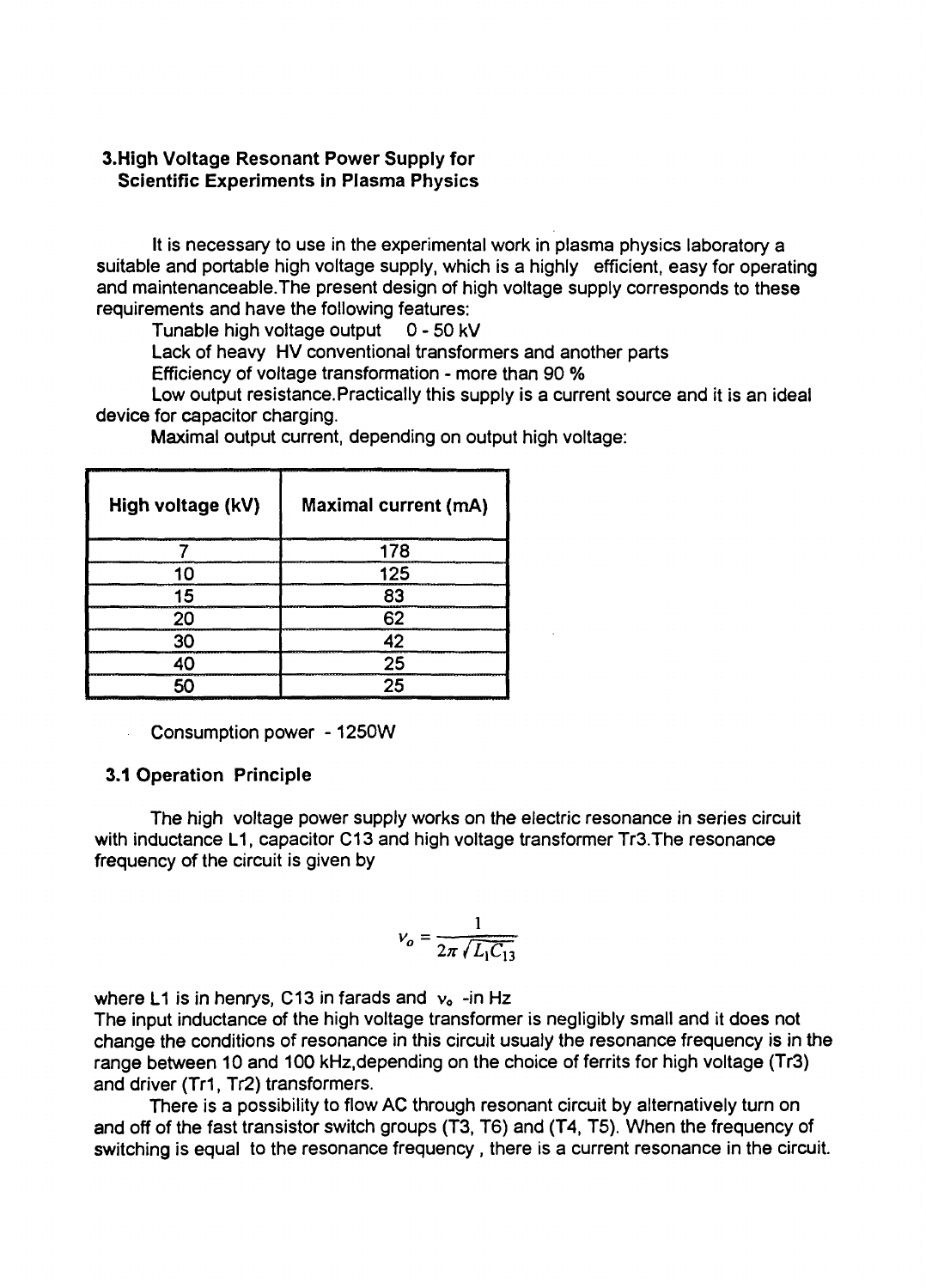The voltage in the input of the high voltage transformer Tr3 has maximal value, and that is corresponding of the maximal output voltage of the same transformer. The input voltage of the transformer Tr3 in the resonance is much more greater then the DC voltage from the power supply of the circuit L1,C13,Tr3 and depends on the quality factor of the same circuit.The output high voltage from Tr3 is rectified by high voltage diode group (D7 - D10) and charged the capacitor C14.

The high voltage power supply consists of:

a generator of equidistant rectangular pulses, based on the timer 555, which repetition frequency is given by

$$
f = \frac{1.44}{\left[R_A + 2(R_{B1} + R_{B2})\right]C}
$$

It is possible to tune the frequency of the generator by the potentiometer  $R_{\text{B1}}$  (fine) and  $R_{\text{RD}}$  (coarse).

two independent, but alternatively changing in the time, pulse sources, based on the integrated circuit 75450 the driver transistors T1 ,T2 and pulse transformers Tr1 ,Tr2 direct the transistor switches (T3.T6 ) and (T4.T5 ) respectively (fig. 12 )

a resonance circuit L1C13Tr3, which is between the transistor switches (T3.T6) and (T4,T5).The diodes D3 - D6 are for switch prevention (fig. 13).

a comparator, based on the integrated circuit 311 ,for tuning of the output high voltage from 0 to 50 kV respectively by the potentiometer R6.

a power supply of the whole instrument with three independent voltages: 150 V.15V and5V (fig. 14).

The high voltage transformer Tr3,diode rectifiers D7 - D10, voltage divider R26, R27 and charging capacitor C14 are assembled in additional block , immersed in transformer oil.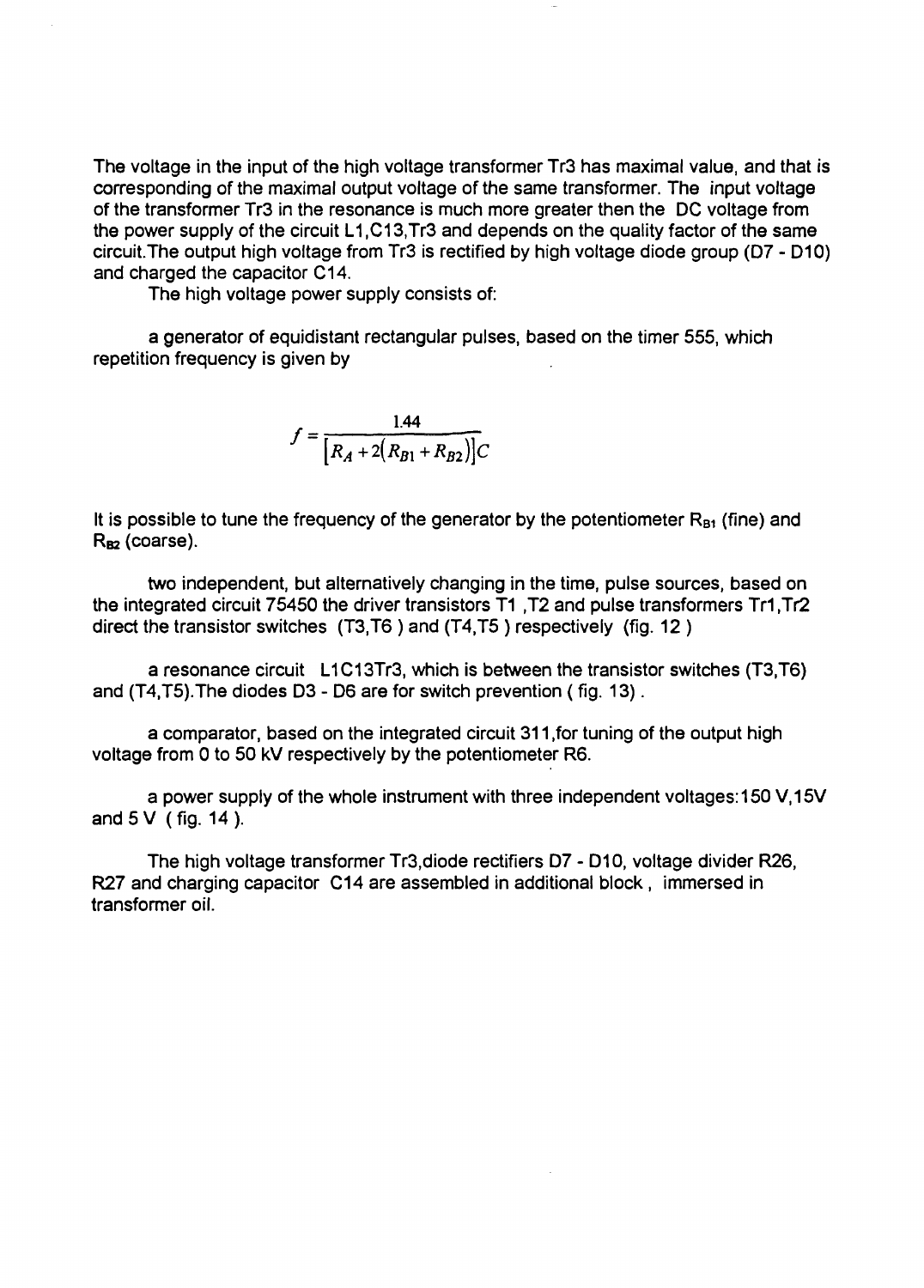

Fig. 12: Circuit for direction of speed transistor switches and tunable regulation of output high voltage



Fig. 13: Resonant circuit with high-voltage transformer between high speed transistor switches.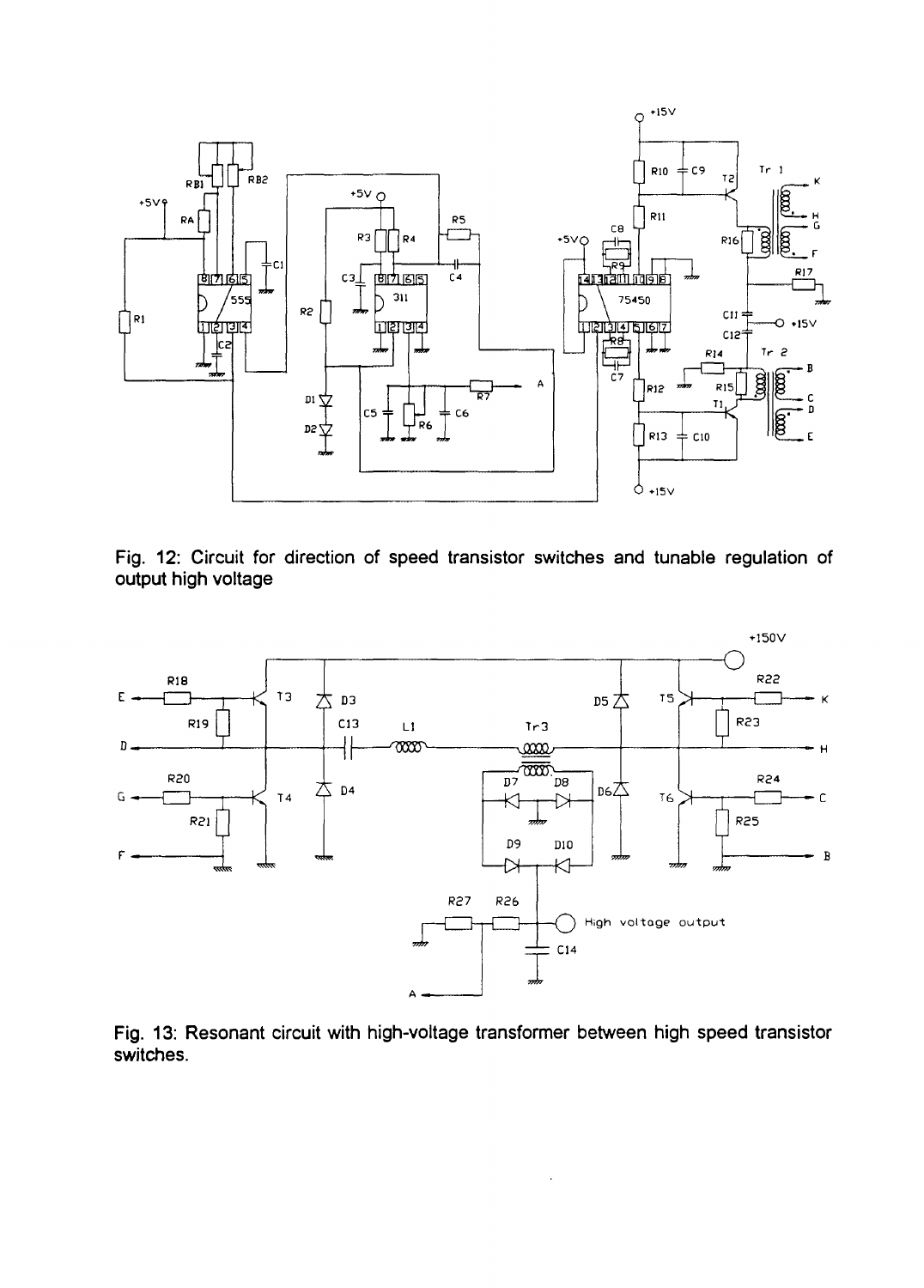

 $\bar{z}$ 

J.

Fig. 14: Power supply of all components of the instruments.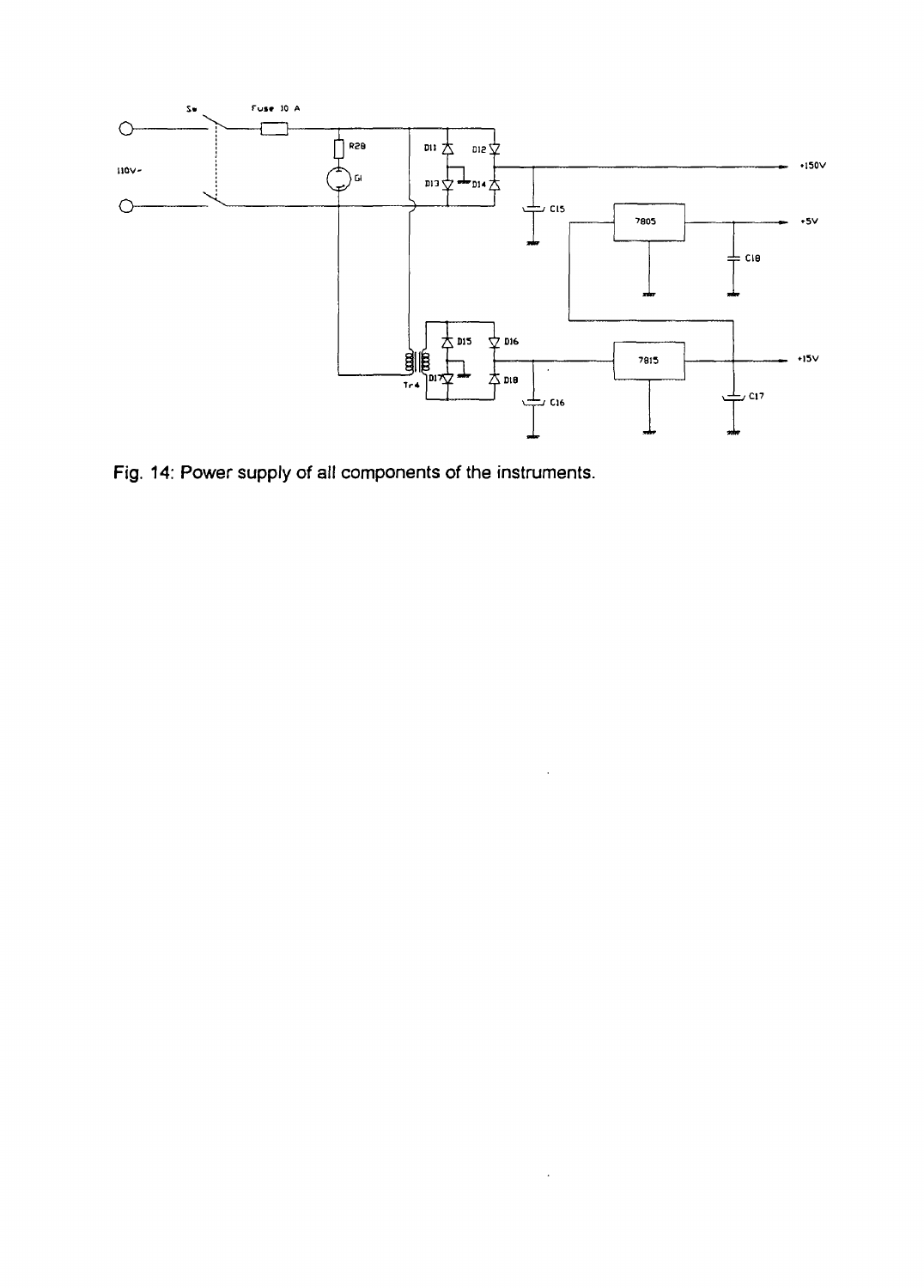#### 3.2 Switching systems

There are used chiefly fast electronic switches such as thyratrons in the design of high voltage pulse generators. The advantages of the thyratron are many.the switch is small and light, it can be triggered accurately by applying low-voltage pulses to the grig.it has a high efficiency and it can operate over a wide range of plate voltages.To compare to another electronic switches such as electronic tubes and high-voltage semiconductor components (bipolar and MOSFET transistors, IGBT-transistors ), the thyratron is without concurence in the voltage above 3 kV.

It is shown in fig. 15 a working circuit of high-voltage switch system based on the thyhuratron 5C22 . It is a distinctive feature of the circuit that constant negative voltage is applied to the grid of the thyratron to decrease the time of deionization.The direction of the thyratron is accomplished by applying of a positive voltage pulses with amplitude 250 - 300 V and time duration 2 miliseconds with a pulse recurence frequency between 8 and 20 Hz on the thyratron grid.Manual switching is optional by pressing of the button switch. The general view of the switching system is shown in fig. 16 (including a highvoltade supply).

The test of this sistem has shown the main deffects after starting. The device worked normally during the first 15-20 seconds.After that there ocurred a non-harmonic time sequence of high-voltage pulses and complete stopping of pulse generation.

This working condition of high-voltage pulse generator has not met the requirement of work for a long time (up to 1 hour).This was a motivation to start the design of new high-voltage pulse system based also on the thyratron 5C22 with stable work for a long time (more than 1 hour without interrupting ) with a repetition frequency in the interval 0,5 - 20 Hz.

Block-diagram of the new design is shown in fig. 17 . A trigger positive voltage of 150 V and negative cutoff voltage of 300 V are applied in consecutive order to the thyratron grid by two fast switches and the general circuit of the system is shown in fig. 18.

By means of integrated timer 555 , a tunable oscillator is constructed with rectangular pulses and they are applied to the input of the circuit 75450.Two independent alternatively changed in the time pulse sequences are obtained and they direct the fast transistor switches T3,T4 by driver transistors T1,T2 and pulse transformers Tr1,Tr2 respectively.The capacitor C is included to prevent a switch circuit from thyratron high voltage.A general view from the high-voltage pulser is shown in fig. 19 The test of the instrument has shown a high stability in the high voltage pulse amplitude and in continuos work (more than 2 hours). The shape of a grid pulse and output pulse on the resistance load of 100 ohms is shown in fig.20 and fig. 21, respectively.The working voltage of high voltage power supply of the pulser is 15 kVThis is a maximal anode voltage for the thyratron 5C22. To overcome this disadvantage a circuit with two thyratrons in series is proposed as a high-voltage switch for the voltages up to 30 kV.The pulse transformer for direction on the thyratrons is immersed in transformer oil and control circuit is under development (fig. 22 ).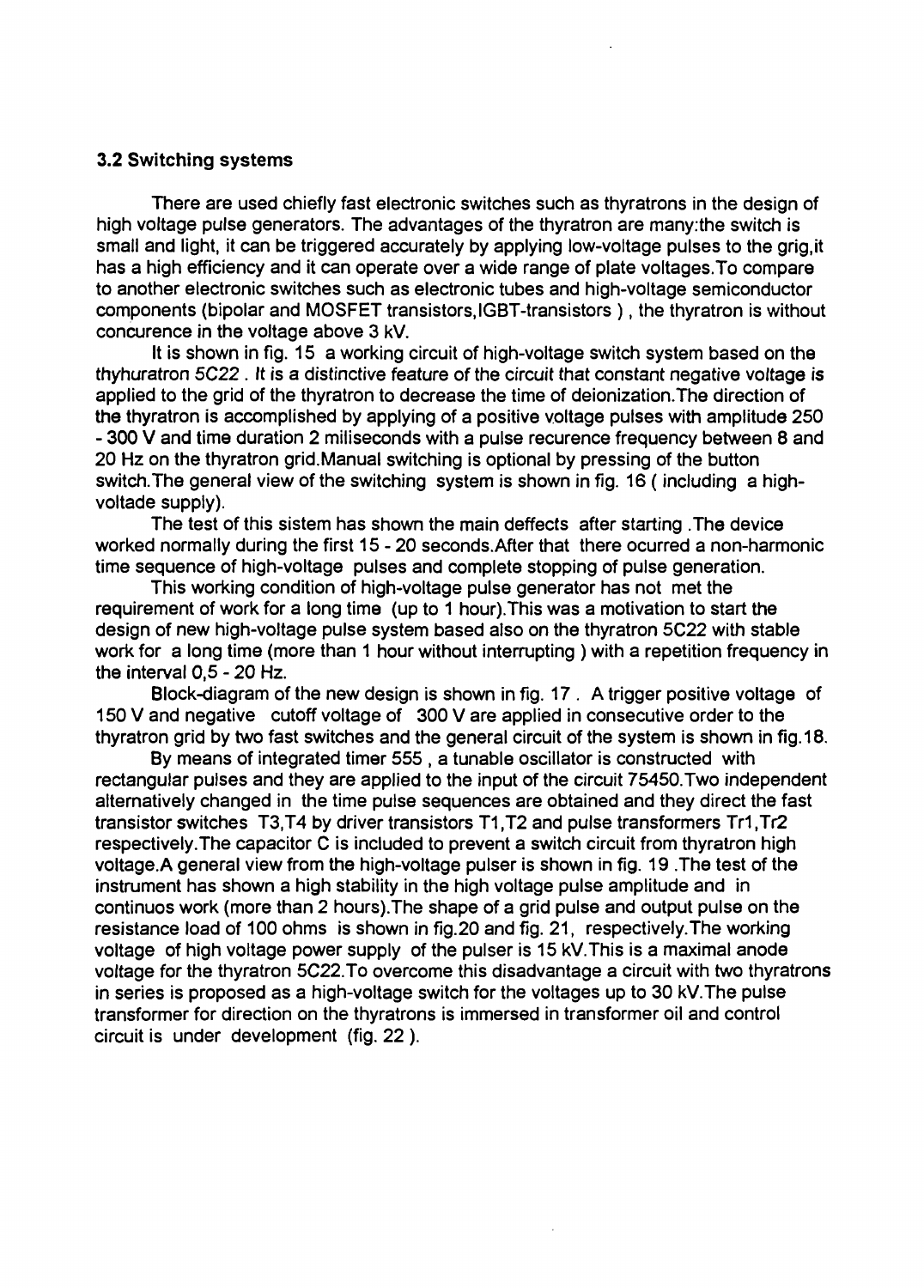

Fig. 15 - Circuit of high-voltage switch based on 5C22 thyratron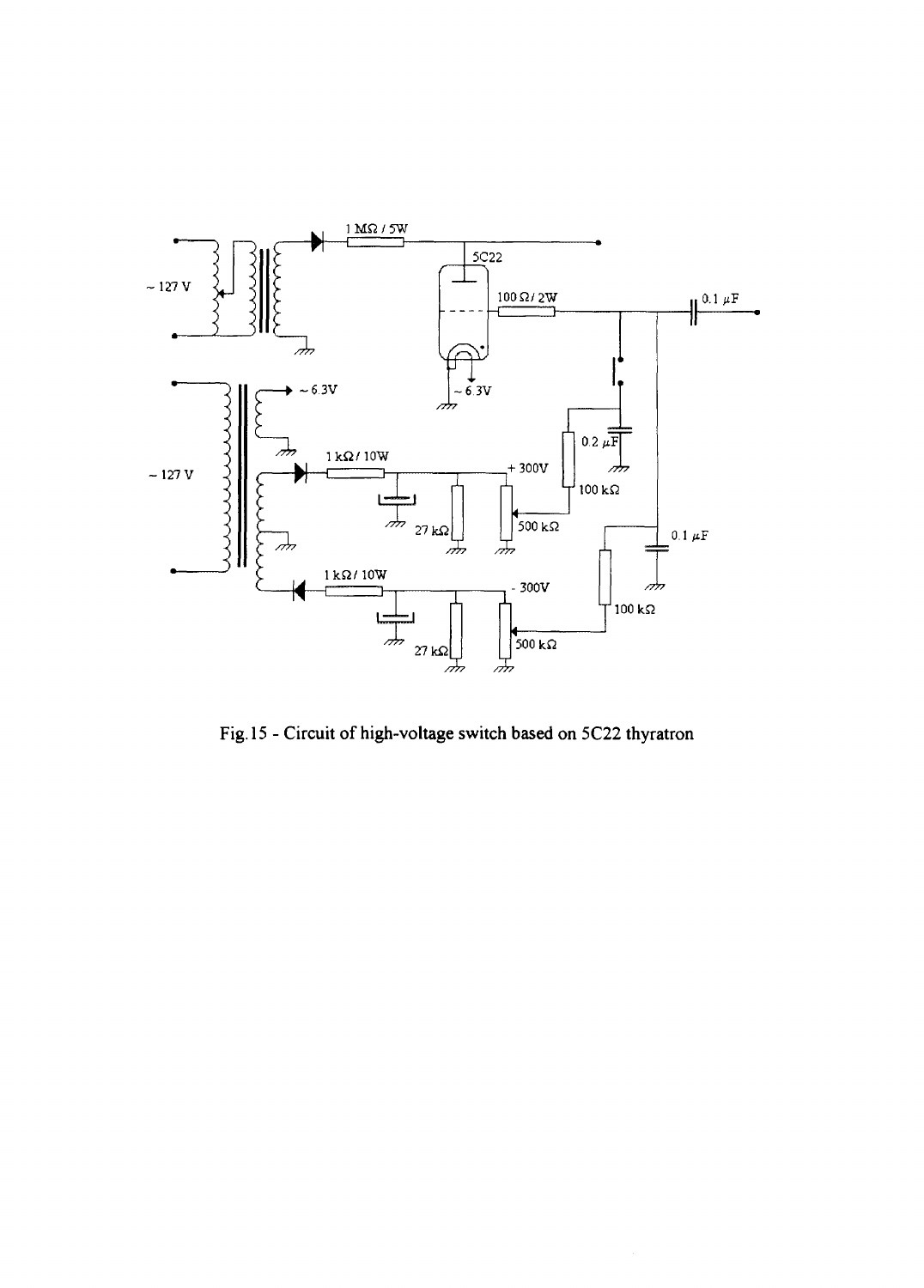

fig.16 View of the first design of the fast switch with 5C22 thyratron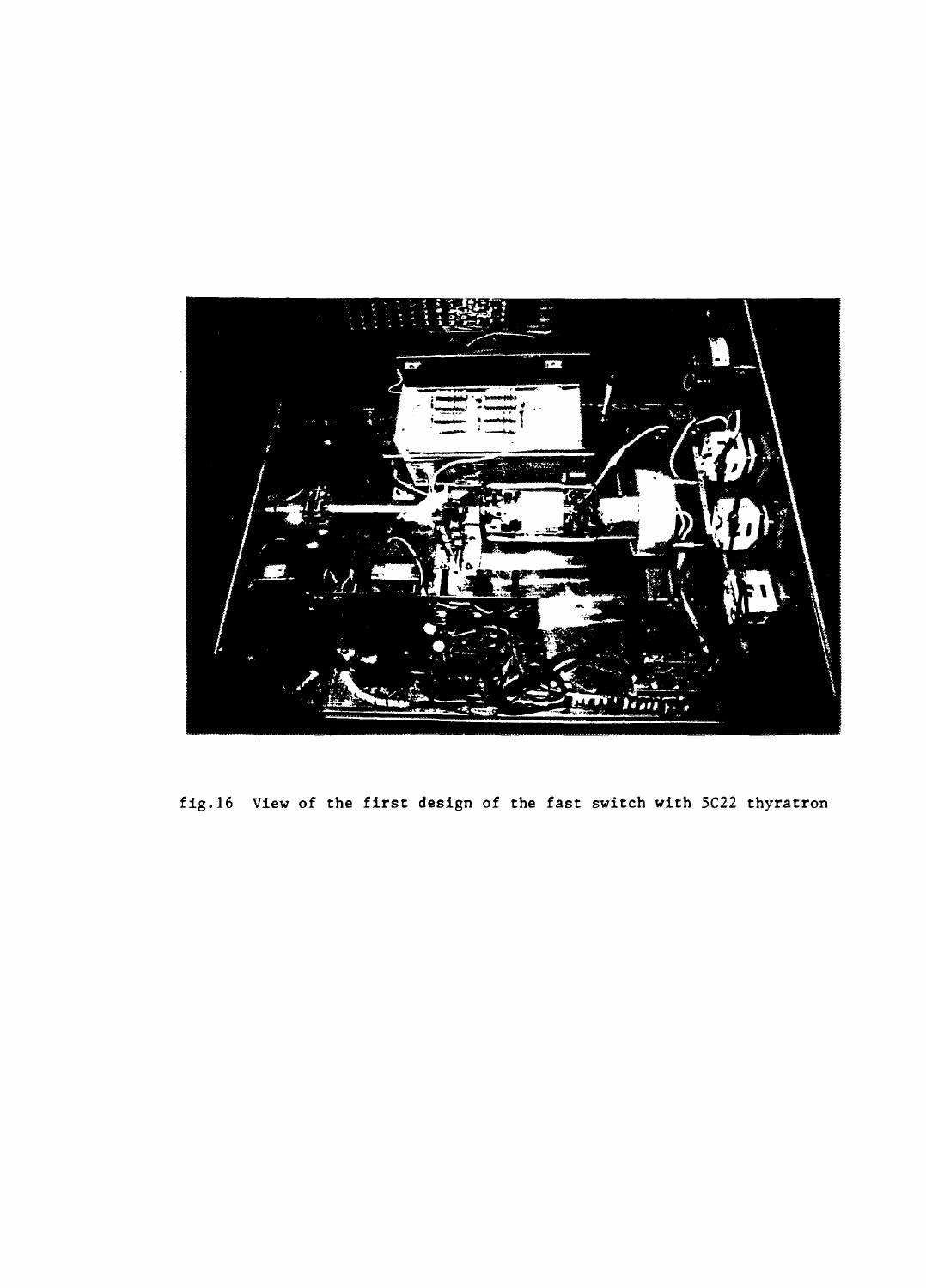

Fig. 17 - Block-Circuit of the fast switch for the line-type pulser based on thyratron 5C22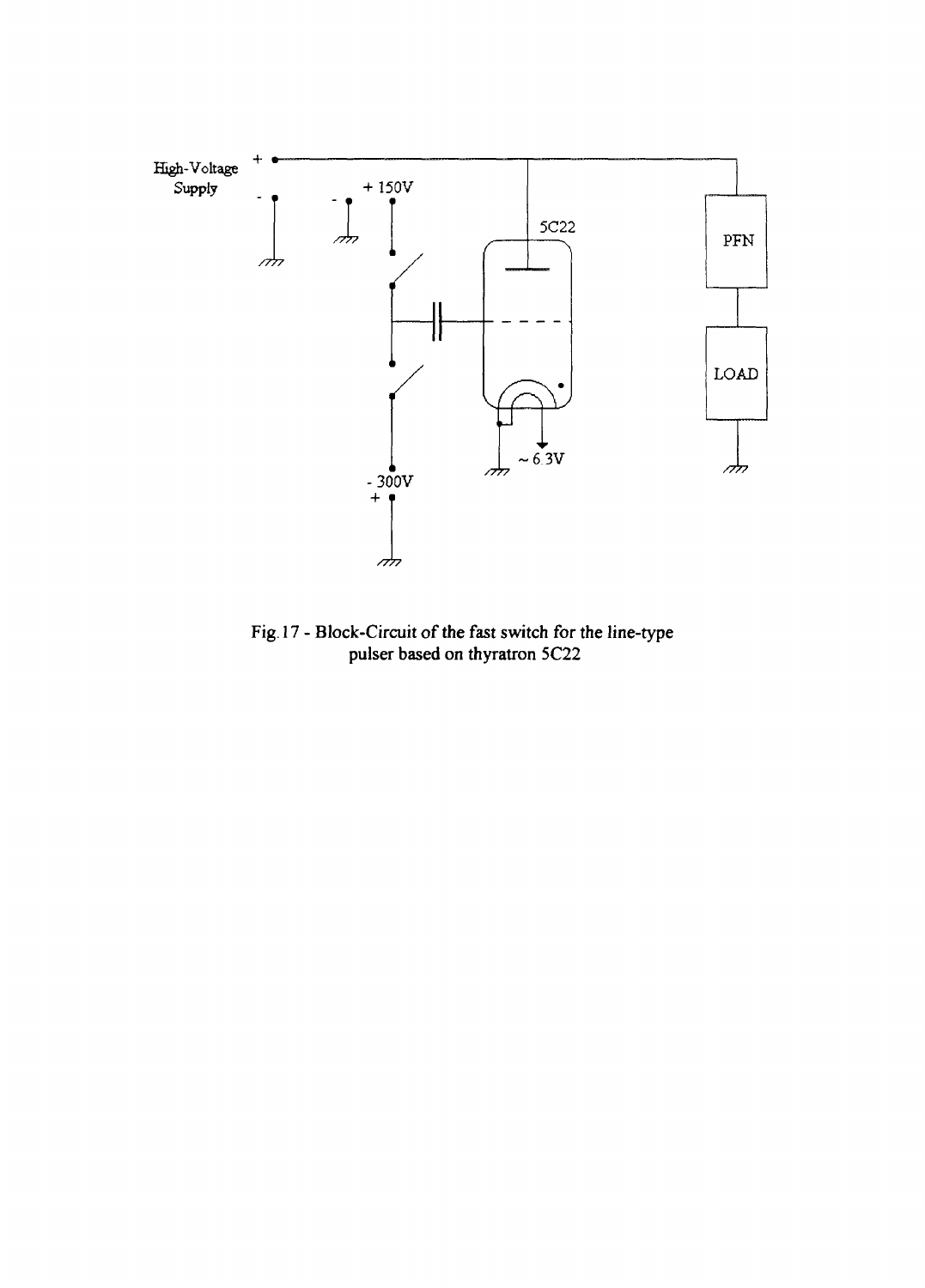

 $\frac{1}{2}$ 

 $\bar{\nu}$ 

 $\bar{z}$ 

fig.18 General circuit for fast switch based on thyratron 5C22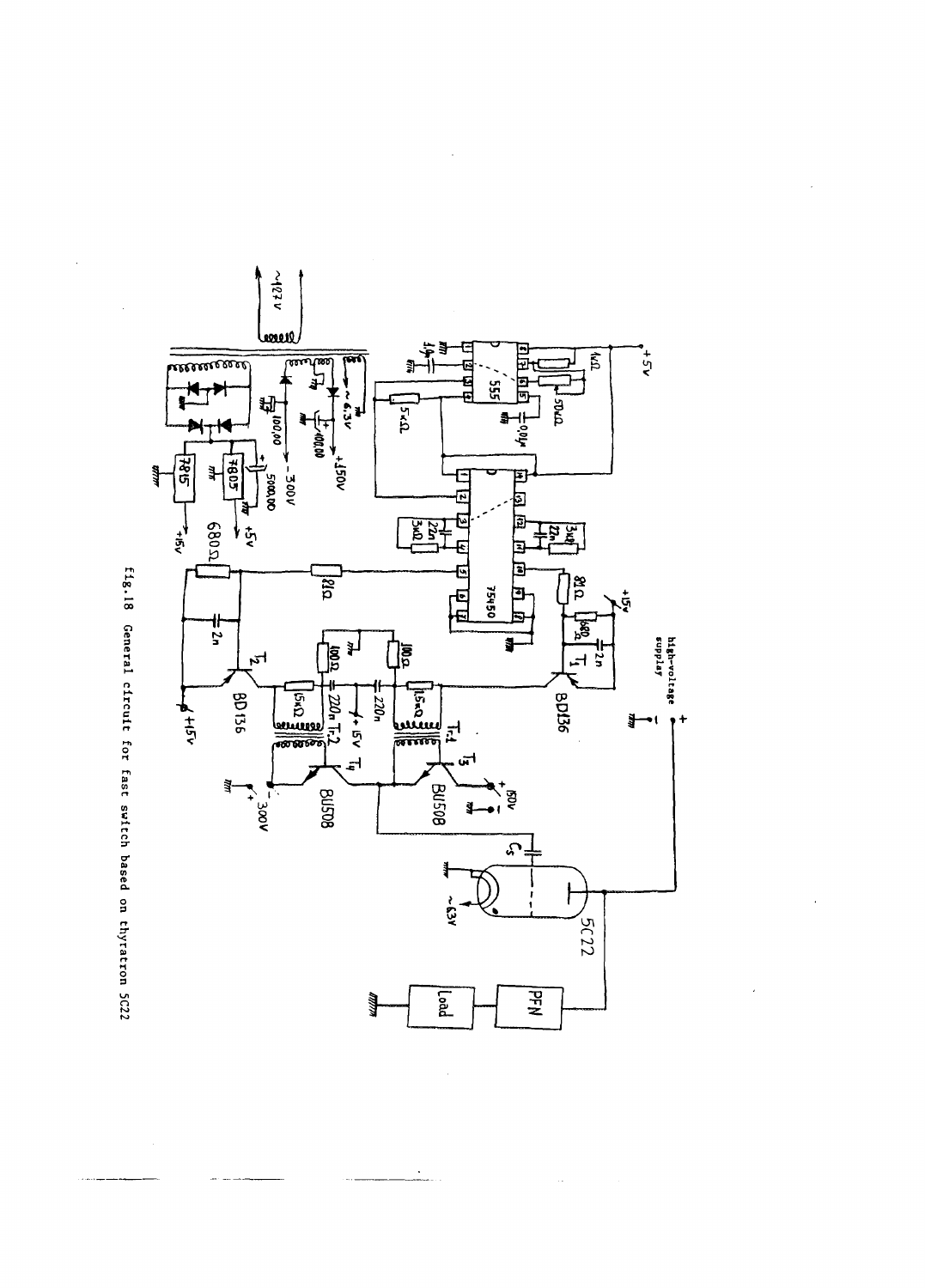

fig.19 View of the second design of the fast switch based on thyratron 5C22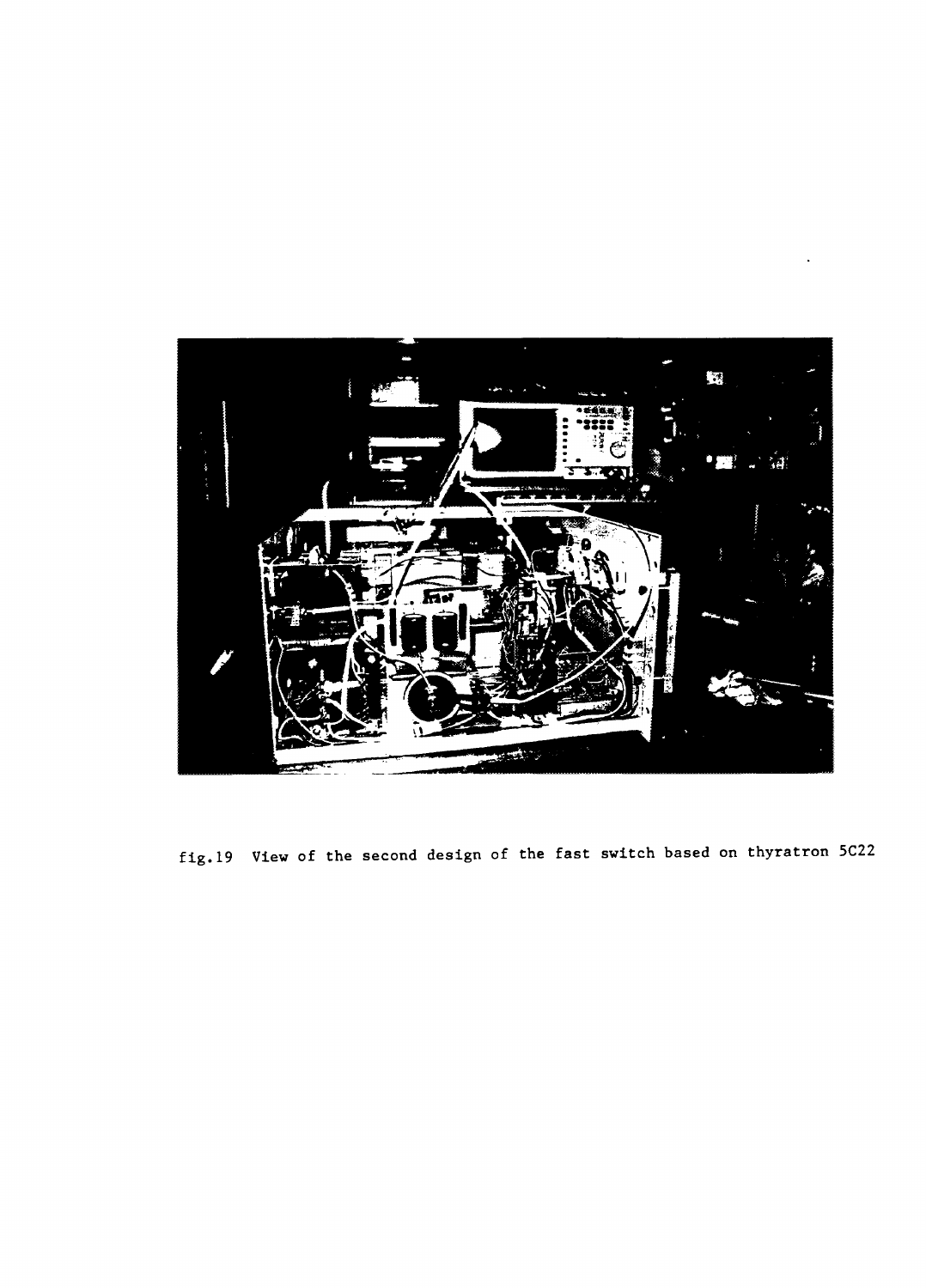

 $\blacksquare$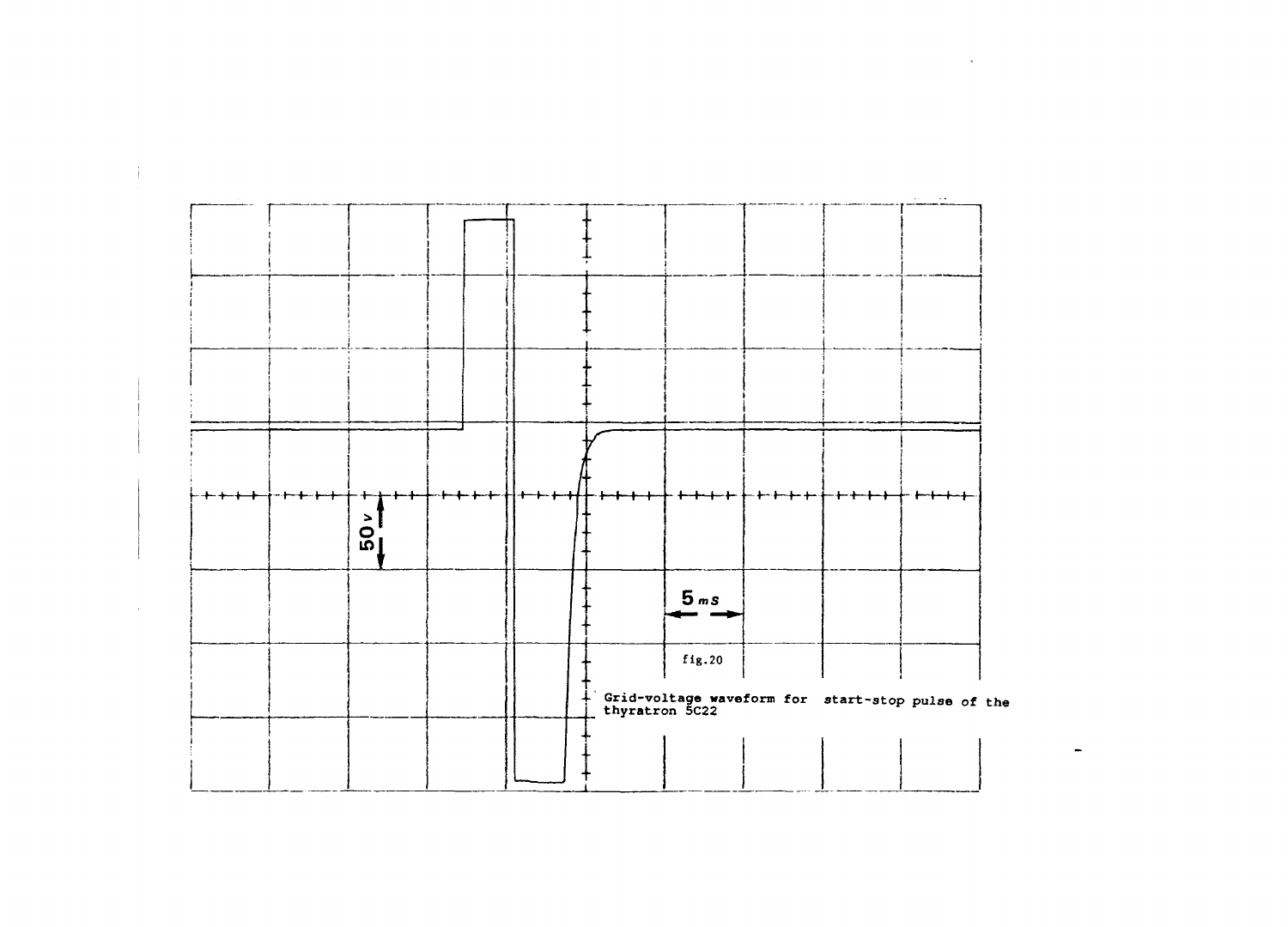

 $\sim 10^6$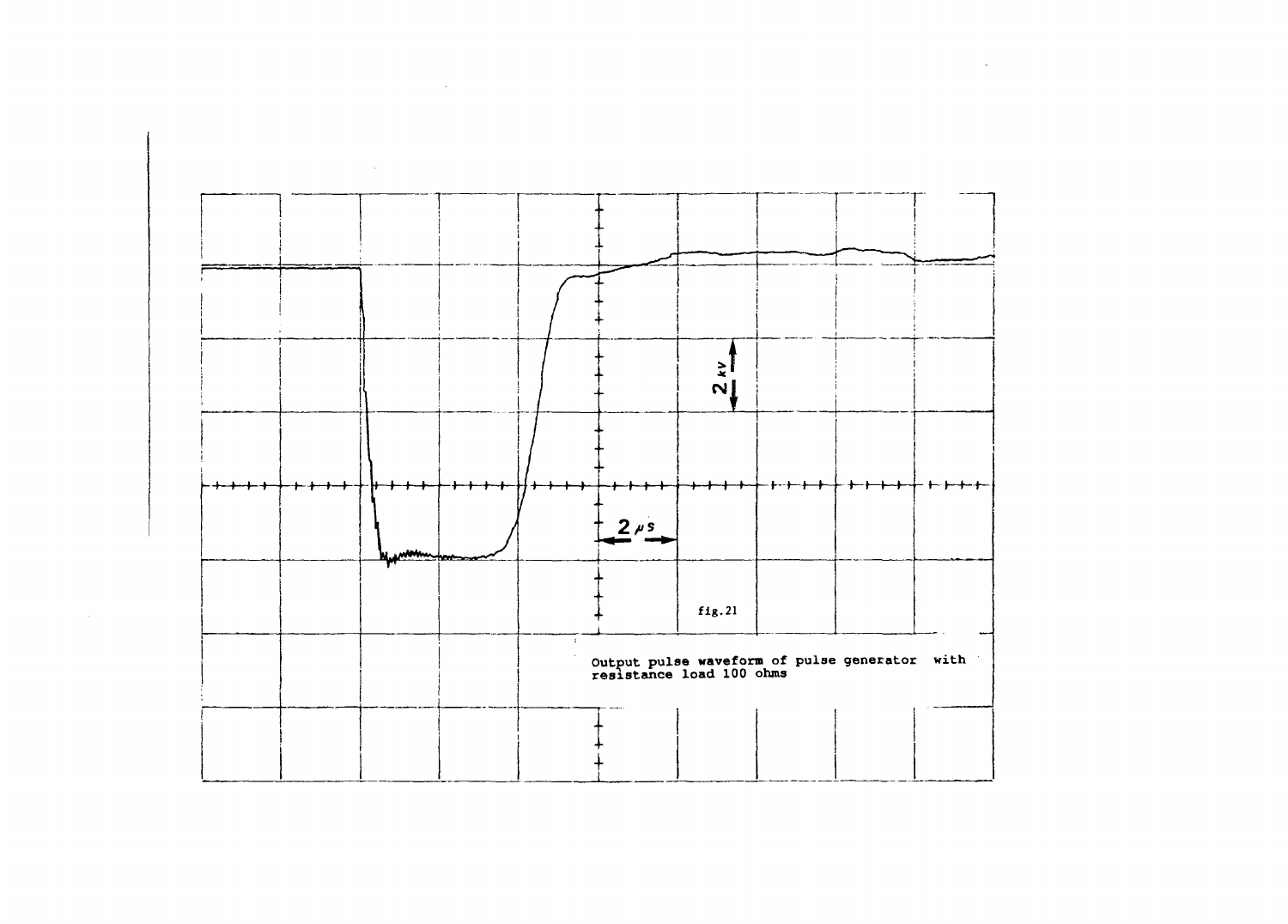

**fig.22 High-voltage switch with two thyratrons In series**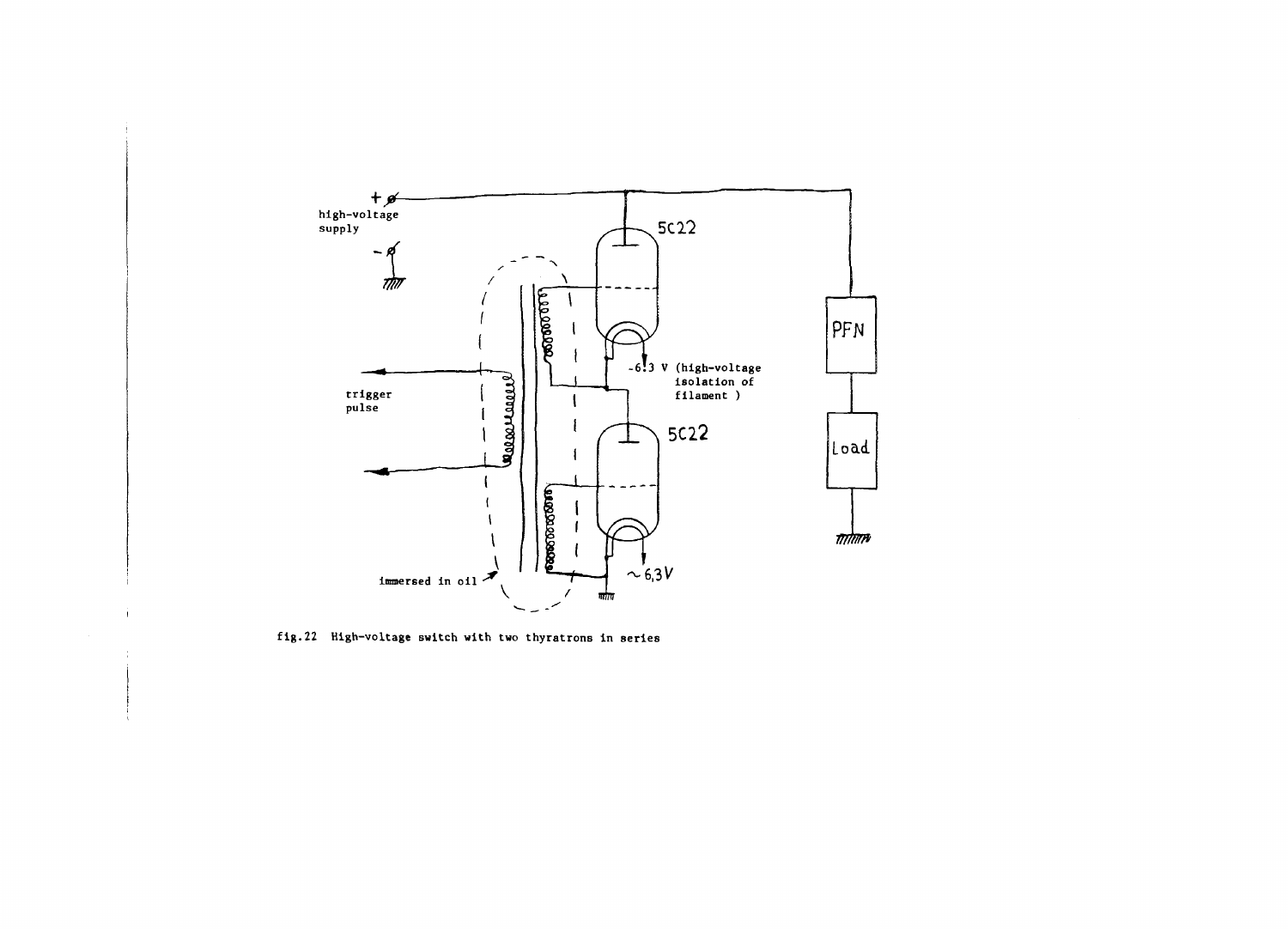#### **3.3 Resonant charging inductance**

**By** means of computer simulation it was obtained that the value of charging inductance  $L<sub>c</sub>$  is equal to 1,39 H and pulse frequency is 20.8 Hz and it is possible to gain an output voltage with factor 1.8 higher than the voltage supply of the pulse generator.

Designed and constructed charging inductance is shown in fig.23 and the experiment about using such isolating element in line-type pulser is under development. During the experiment the inductance must be immersed in transformer oil for better insulation.

## **3.4 Design of high-resolution synchro instrument for gyrotron frequency measurement**

The voltage pulsation in the cavity gyrotron magnet coil due to insuficient current filtration have led to a time variation of the frequency of gyrotron radiation.To avoid of this annoying situation case for experimental work with the gyrotron , it was designed an electronic instrument for synchronization between gyrotron frequency and magnet inductance of the coil.

The instrument consists of:

voltage divider which puts a small fraction of the coil voltage to the comparator based on the integrated circuit 311 to produce a synchro pulse with the change of the coil voltage shape.

two standby oscillators based on the integrated timer 555 .The first one produce a pulse with tuneable longitude by means of the potentiometers  $P_2, P_3$ . The output signal direct the second oscilator which produce a pulse on the pulse end of the first oscilators.The position of this pulse is very stable between the minimal and maximal value of the coil voltage. In fact, the second oscillator produces a pulse sequence for synchronization of a frequency measurement equipment with the concrete point of the curve of magnet inductance.

The general circuit of the instrument is shown in fig.24 and voltage waveform of the main points in the circuit are shown in fig.25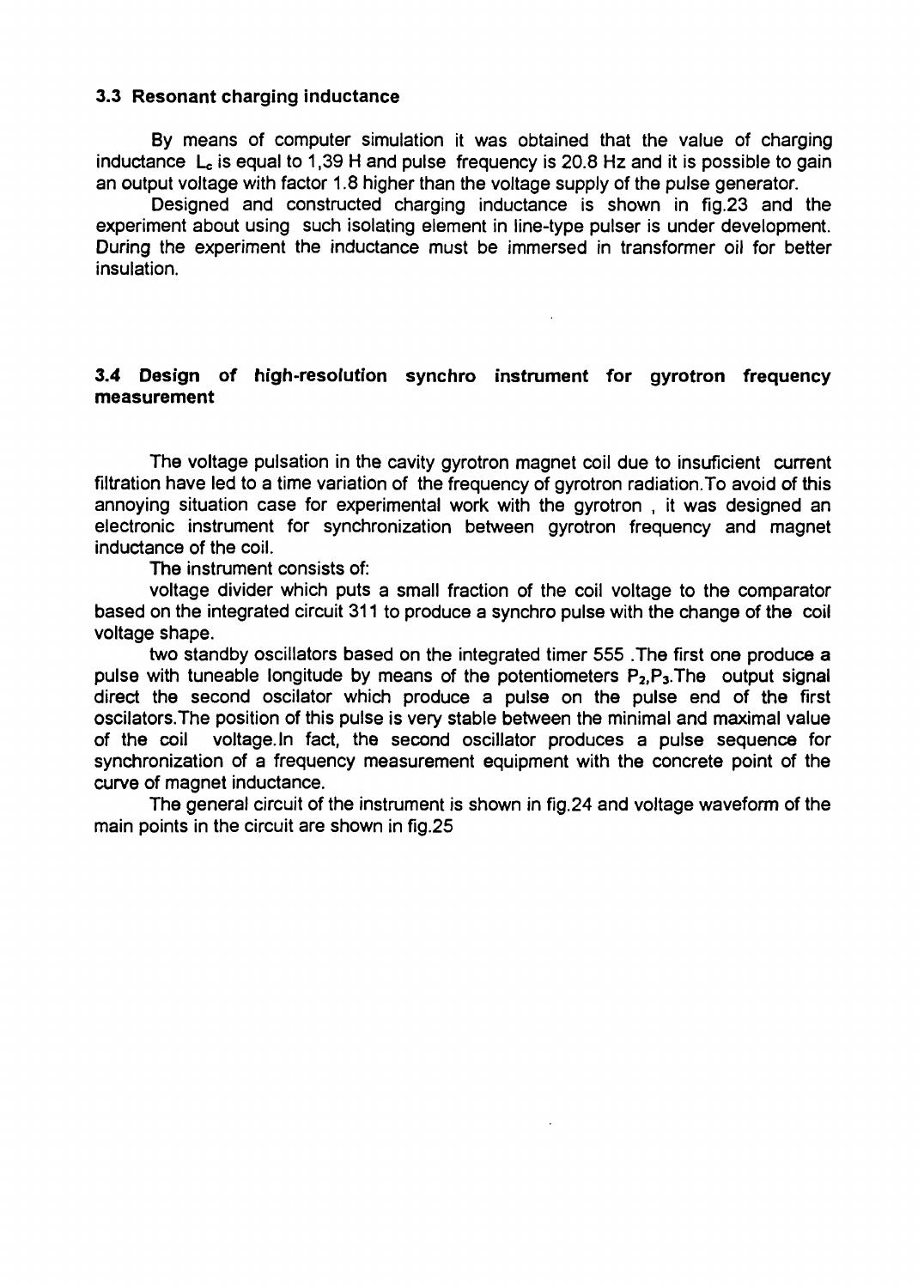

fig.23 View of a resonant charging inductance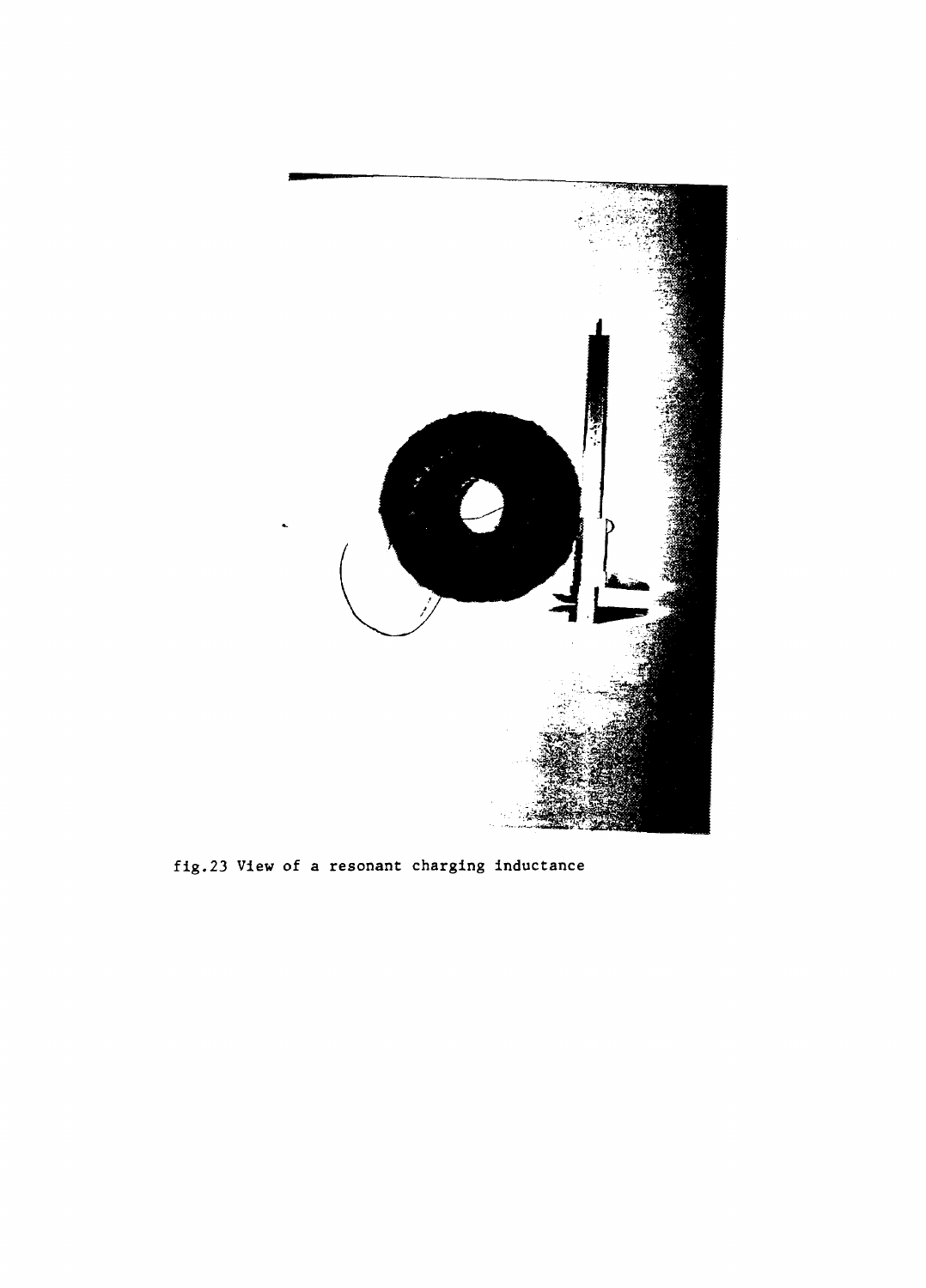

 $\sim$